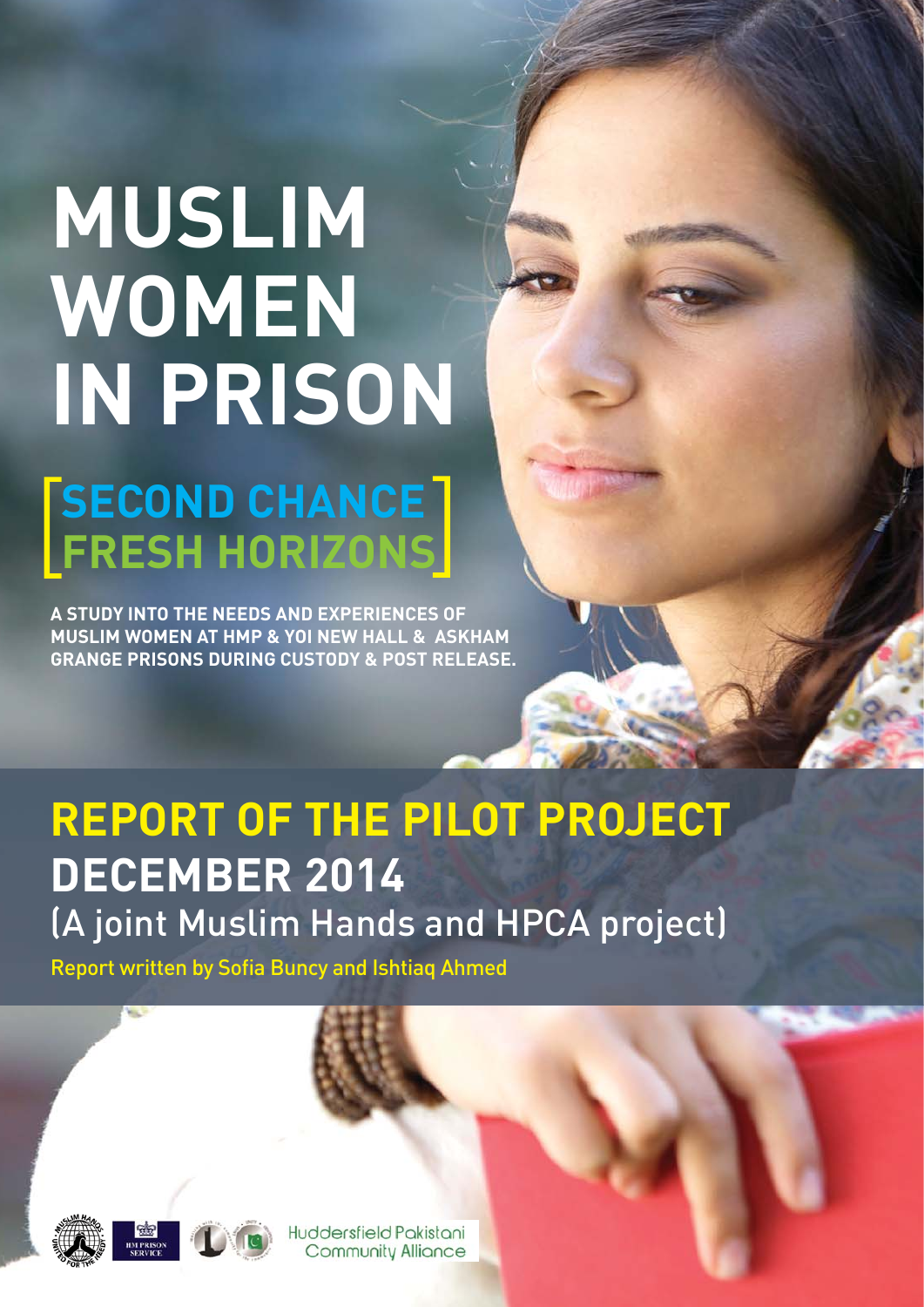# CONTENTS

- pg 1. Foreword: Syed Lakhte Hassanain
- pg 2. Governor's Note: Diane Pellew
- pg 3. Project Background: Maqsood Ahmed OBE
- pg 4. Acknowledgements: Shazad Hussain
- pg 5. Introduction: Ishtiaq Ahmed and Sofia Buncy
- pg 6. Organisational Backgrounds
- pg 7. Project Rationale

MUSLIM WOMEN IN PRISON

- pg 8-9. Project Methodology
- pg 10-11. Summary of Findings
- pg 12. Issues and Recommendations
- pg 13. Conclusion
- pg 14. Appendices
- pg 15 Identified Issues and Needs of Muslim Women in Prison
- pg 16-18. Testimonies
- pg 19-21. Case Studies
- pg 22-23. Thank you Letters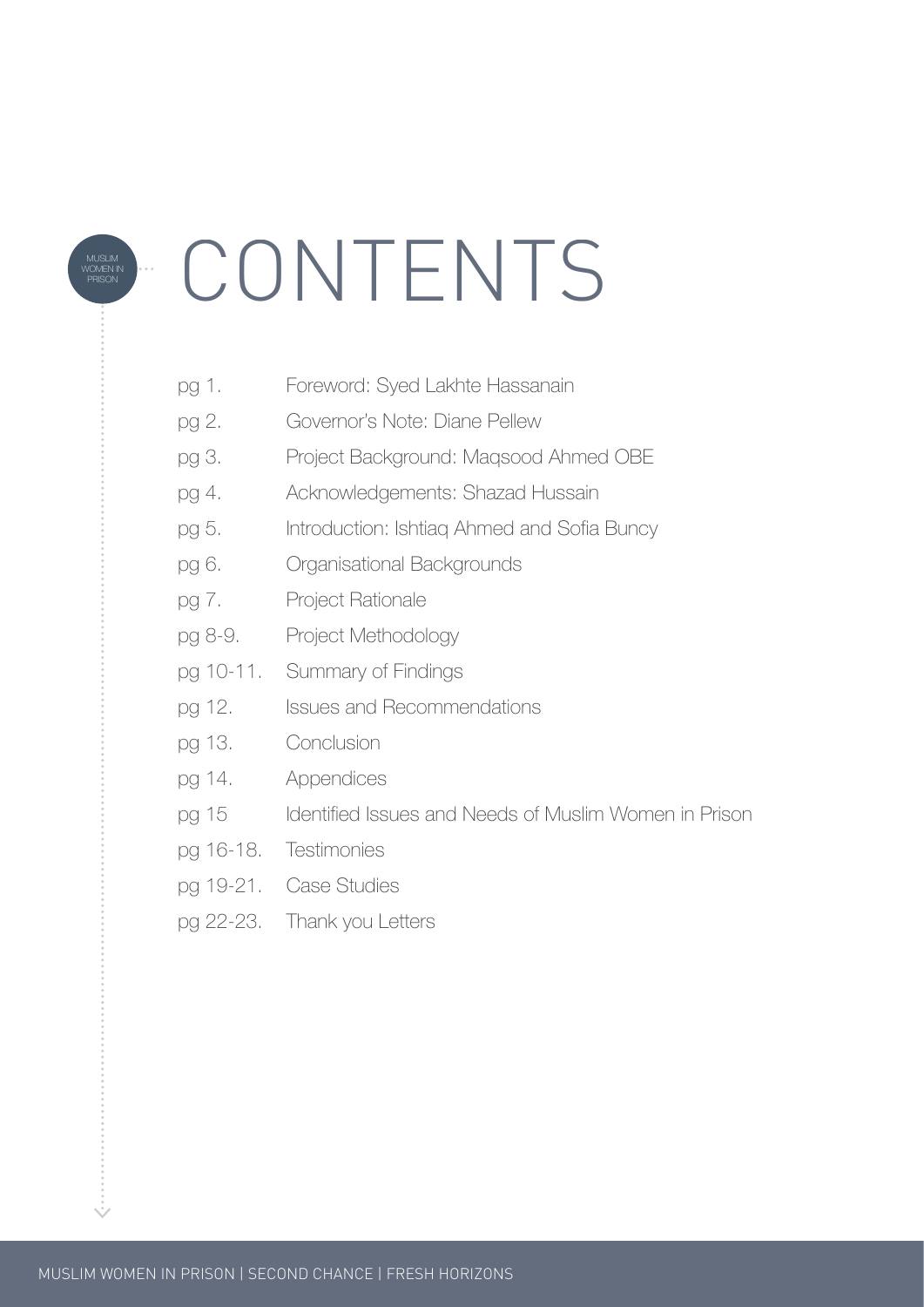

SYED<br>LAKHTE<br>HASSANAIN

## FOREWORD BY THE CHAIRMAN OF MUSLIM HANDS

Muslim Hands is an international charity which strives towards supporting poverty and disaster stricken vulnerable communities in different parts of the world. The charity's international relief work encompasses education, health and housing. It also provides immediate provision of basic life saving relief in parts of the world affected by natural disasters and conflict. This includes a global supply of medicine, clothing, food, fresh water, tools and equipment, and other day to day necessities.

Muslim Hands are equally concerned and aware that support is required to meet the ever changing needs of the community in the UK. We are very pleased to say that in the past year we have been privileged to be able to support and grow the 'Muslim Women in Prison Project' in partnership with the Huddersfield Pakistani Community Alliance (HPCA). The need for this project was based on the fact that Muslim women in prison are not on the radar of the Muslim community and other service providers. This is often a forgotten section of the community. We were alerted to the issue by a number of high profile cases involving Muslim women and the experiences and awareness, shared by our Director for Community Develpment, Maqsood Ahmed, a former advisor to Her Majesty's Prison Service (HMP).

Muslim Hands and HPCA undertook a pilot project for improved in-depth understanding of issues, challenges and experiences of Muslim women during their custody and post release. HPCA was selected as a partner due to its successful track record of managing sensitive issues within the Muslim community and also its close proximity to HMP New Hall, a women only prison. Our faith in HPCA was not misplaced. The findings from the pilot project are testimony to the care and diligence the organisation has exercised in taking the initiative forward and making it a resounding success.

I commend this report to you. Please study its findings and send us your feedback. I take this opportunity to express my gratitude to the Governor of HMP New Hall & Askham Grange prisons and her team. I would also like to thank the management of HPCA, particularly the Project Advisor, Ishtiaq Ahmed. Special recognition goes to Sofia Buncy the Project Lead Officer, for her dedication, sensitivity and creative handling of the project.



 Syed Lakhte Hassanain Chairman of Muslim Hands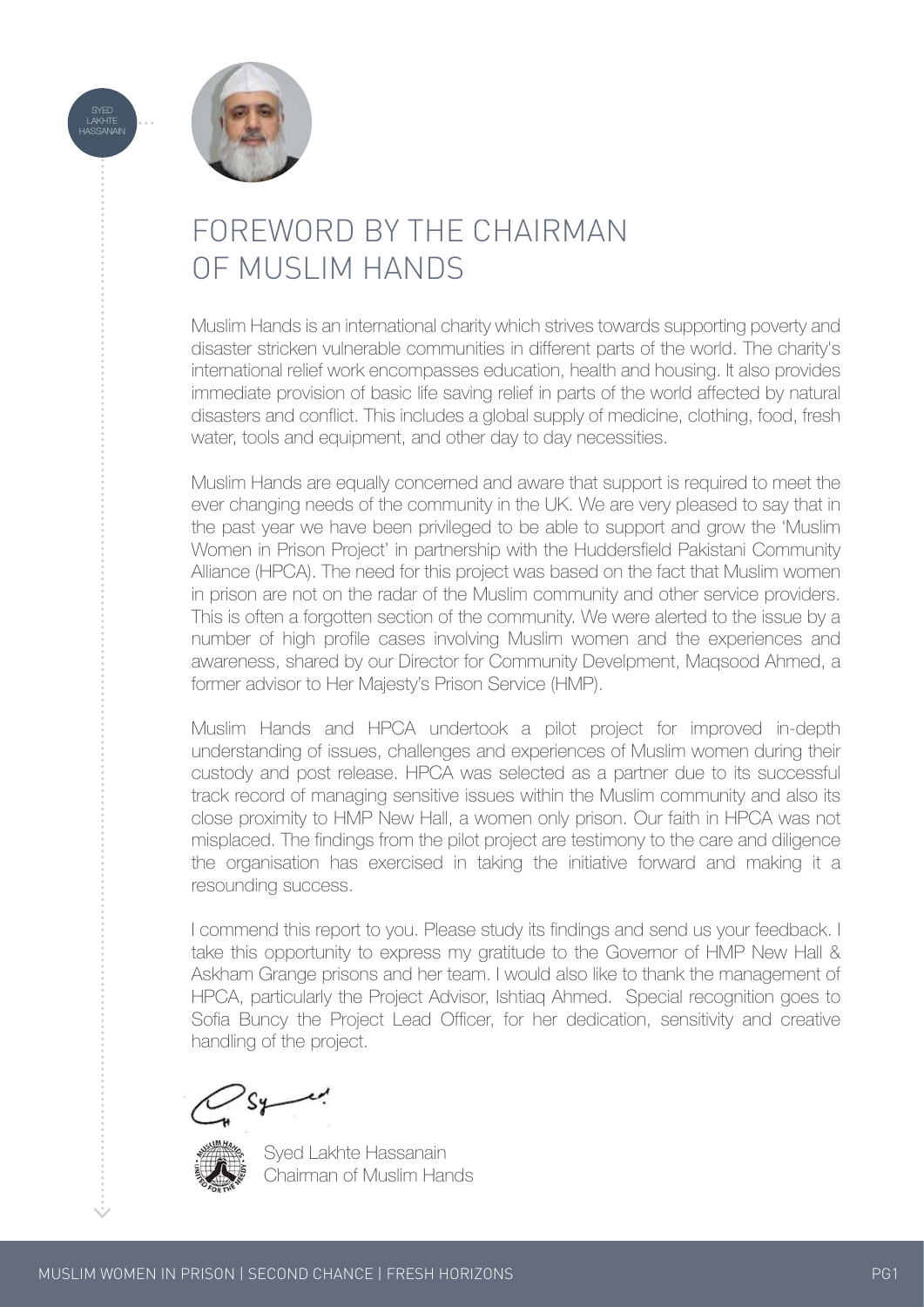

DIANE PELLEW

## GOVERNOR'S NOTE

As the Governor of HMP & YOI New Hall and Askham Grange I have been very grateful for the pioneering and insightful work that has been undertaken within the current project.

The connections that have been made with Muslim women in custody and the wider community through this project have been excellent. This can only serve to strengthen the support in custody and resettlement work on release that ourselves and our partners undertake with Muslim women across these two female prisons.

I would like to thank both Muslim Hands and the Huddersfield Pakistani Community Alliance for the insight to make contact and take this valuable work forward. It will inform our current and future thinking and will be of interest to other female establishments across the estate.

Diane Pellew

Diane Pellew Governor of HMP & YOI New Hall and Askham Grange Prisons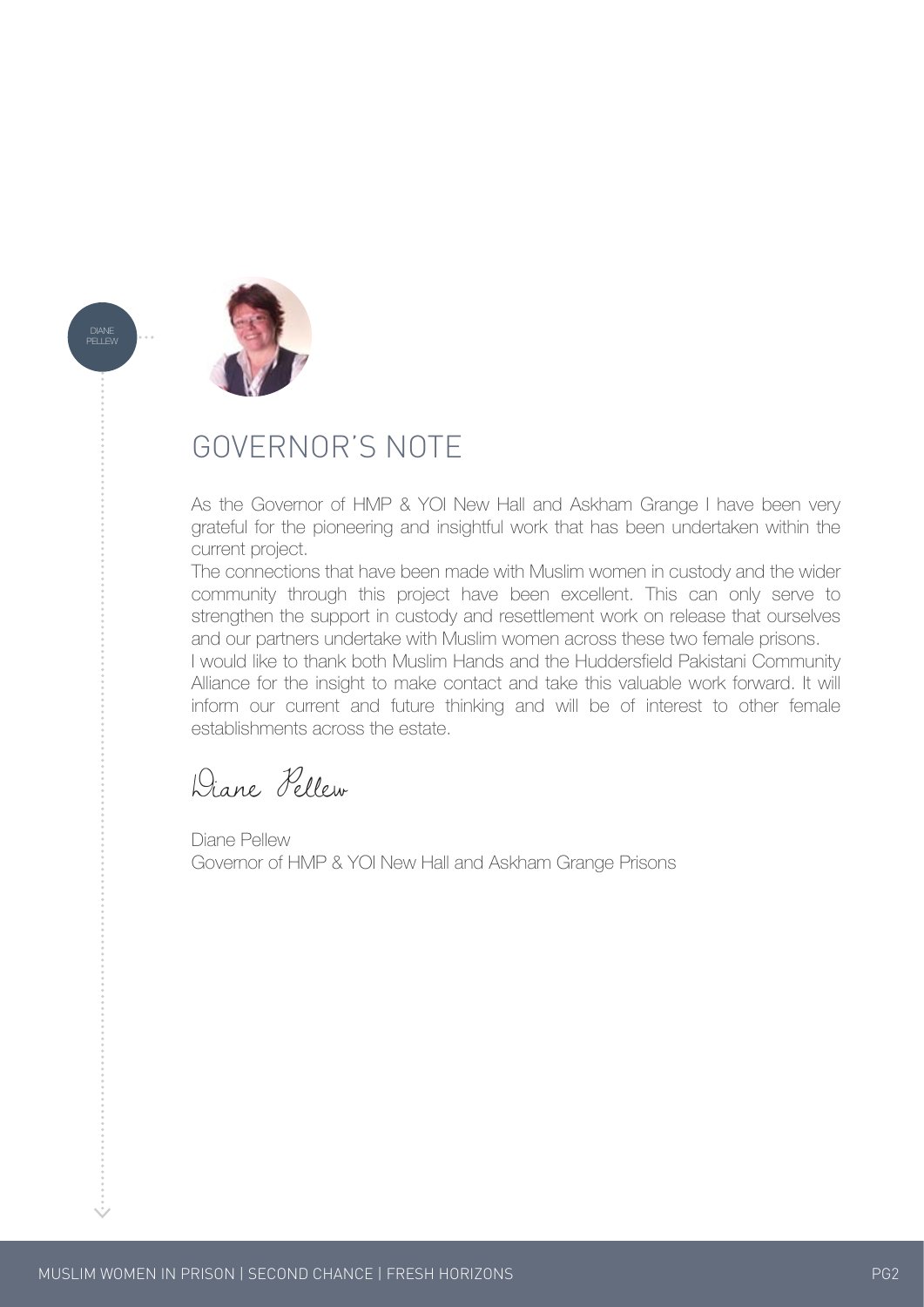



## PROJECT BACKGROUND

The trend of Muslim women in prison is something which has come into significance in the UK over the last decade. Some choose not to believe that Muslim women in prison even exist, as the subject is embroiled in stigma, taboo and shame. There is the attitude that these women are 'bad eggs' and should not be discussed or supported, let alone rehabilitated. Unfortunately, among the service providers, there also appears to be a lack of awareness of the socio-cultural norms and sanctions as well as the religious governance that affects the lives of female Muslim prisoners. Thus engagement can often be limited and ineffective.

A significant part of my professional career has involved researching faith based issues and cohesion within the prison service. I was fortunate enough to specialise in the subject of Muslims in prison and also acted as a Senior Government Advisor on this matter. The work I developed stayed with me and the difficult issue of female Muslim prisoners has been on my radar for some time now. Others may not see this group as significant as they are a minority group and of course, the issue of Muslim men in prison continues to over shadow that of their female counterparts.

The charity I now work for, Muslim Hands, commissioned the Huddersfield Pakistani Community Alliance to carry out a year long pilot project so that we could ascertain a true reflection of prison life for Muslim females at New Hall & Askham Grange prisons. From the findings, one thing is clear - that the majority of Muslim women undergo a challenging plight in their journey during custody and post prison release. A multitude of issues plague these residents which are detailed extensively in this report.

The ensuing report provides valuable insight into the difficulties, challenges and issues facing Muslim women in their prison and post prison life. Drawing on the learning that the pilot project has provided, the report goes on to make a number of recommendations for authorities and support agencies to address gaps in services.

My sincerest thanks go out to the Huddersfield Pakistani Community Alliance, especially the Project Lead Officer Sofia Buncy who has developed and embraced this piece of work. HMP & YOI New Hall & Askham Grange and also Governor Diane Pellew for her initiative and forward thinking in helping to embed this project.

**M.Ahmed**



 Maqsood Ahmed OBE Director of Community Development, Muslim Hands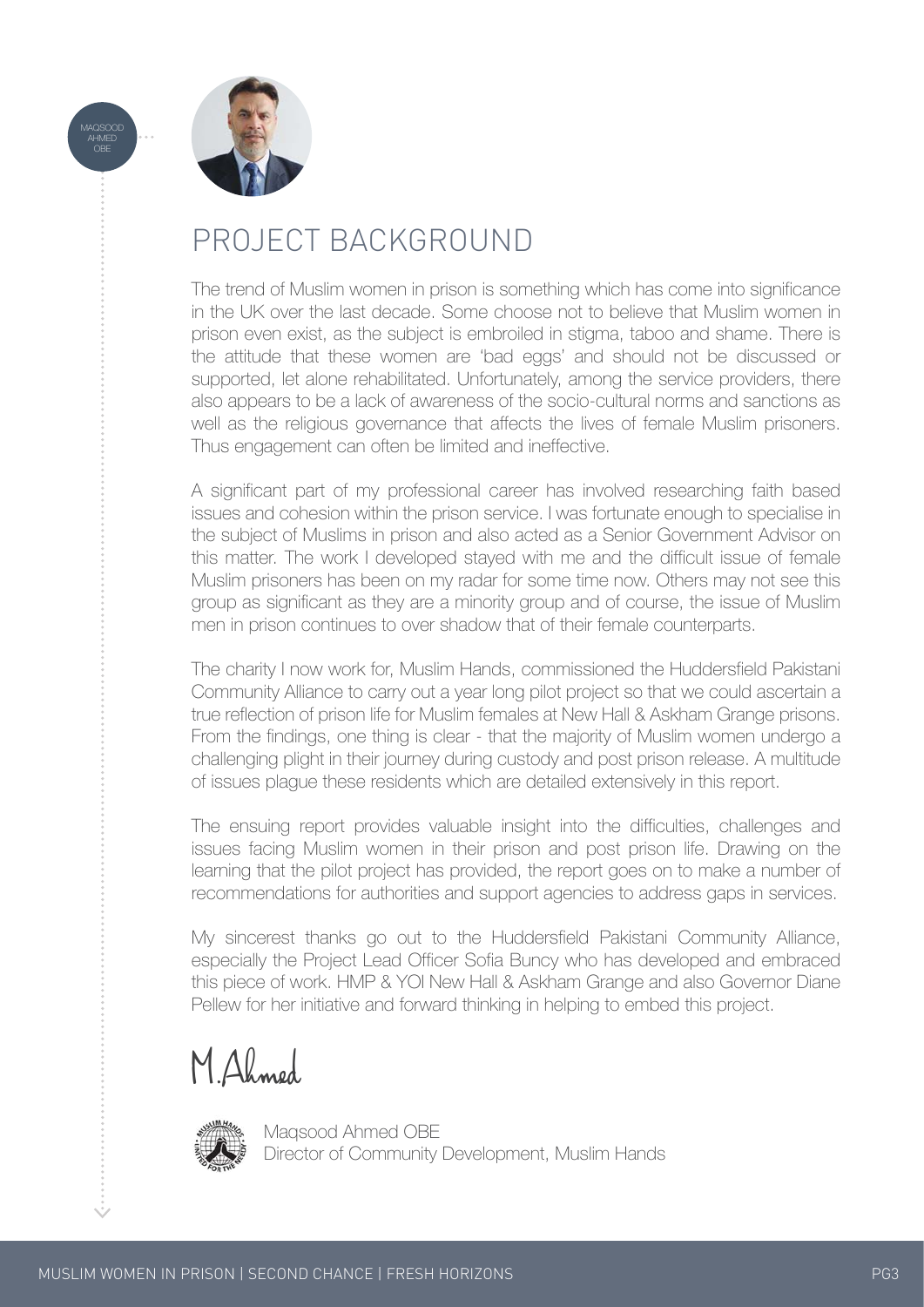

SHAZAD HUSSAIN

## ACKNOWLEDGEMENTS

From the outset, Huddersfield Pakistani Community Alliance (HPCA) would like to record our acknowledgement to Muslim Hands guided by Maqsood Ahmed OBE. We applaud his vision and courage to address the difficult issue of Muslim women in prison. Maqsood comes from a long and distinguished career in and around the prison service and is extremely aware and alert of the challenges facing Muslim prisoners.

On the same note, the work of this pilot project would not have progressed without the welcomed support of the Governor, Diane Pellew at HMP & YOI New Hall & Askham Grange prisons. There are particular thanks to Susan Field (Reducing Reoffending Manager), Jeanette Gagg, (Equality Officer), Wayne Clayton (Activities/Programmes Custodial Manager), Kazam Hussain (Bail and Legal Services), Joanna Smith (Together Women Project) and the Prison's Chaplaincy for being forthcoming and helpful in their practice.

We are equally indebted to Sofia Buncy the Project Lead Officer whose dedication, hard work and unrelenting persistence has made this project a rewarding and insightful experience. She was greatly supported in the background by our HPCA secretary Aasma Akhtar who we would also like to extend our thanks to.

Finally, HPCA also acknowledges the guiding hand of Ishtiaq Ahmed, our Strategic Policy Development Officer for keeping the project on track.

S.Hussain

Shazad Hussain Chairman of Huddersfield Pakistani Community Alliance

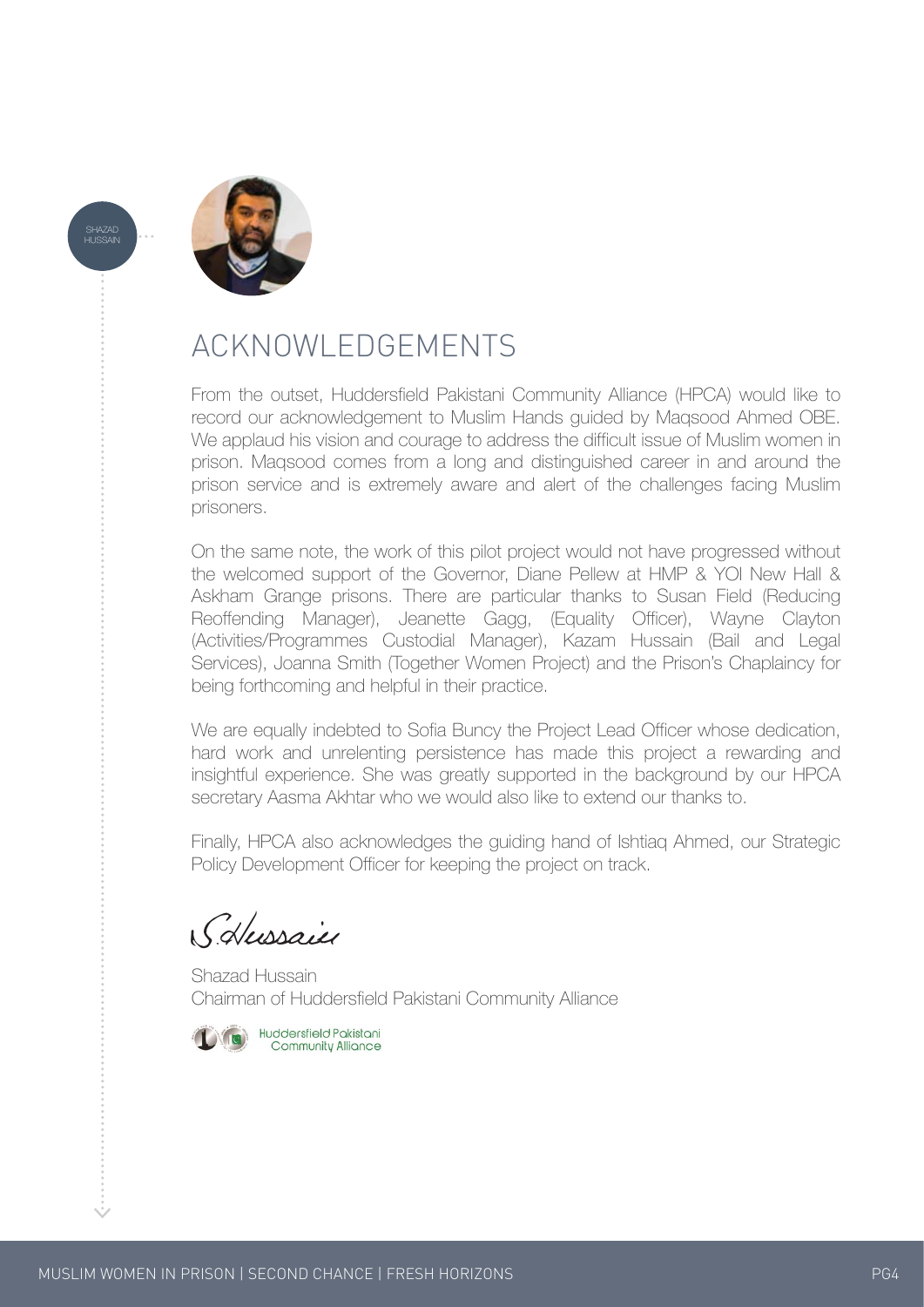

## AUTHORS' INTRODUCTORY REMARKS

From the outset we confess that we approached the project with some trepidation. This was due to the lack of available information known about Muslim women in prison and the experiences and challenges they face. Secondly, there is a lot of stigma and taboo surrounding Muslim women in prison. The general view in the Muslim community is that this area is something which needs to be left untouched. Attitudes towards Muslim male and female offenders for whatever reasons are very different. Naturally, we were unsure as to what we may unearth and how this piece of work would be received by the Muslim community.

Equally, due to the challenging nature of the project we were also uncertain as to how our project would embed into the prison service. We were pleasantly surprised by the reception from HMP & YOI New Hall and Askham Grange prison management and their team as well as the Muslim women prisoners in these establishments. This made our journey easier without underestimating the huge challenges that lay ahead around Muslim women in prison.

This report details the work undertaken over a period of 12 months at HMP & YOI New Hall & Askham Grange prisons. It is based on a caseload of 17 Muslim women, detailing their experiences during and post prison release. The report contains case studies, testimonies, the lead worker's observations and demonstrations of the practical support provided. In the process of compiling this report we have tried to be as frank as possible whilst maintaining individual anonymity.

We hope this report will be read and absorbed by the Muslim community so they can begin to address some of the challenges and hardships which Muslim women are experiencing. We need to recognise that our approach and treatment of Muslim male prisoners and their rehabilitation is fundamentally different in comparison. Therefore, the "silent suffering" of Muslim women in and post custody needs to be remedied.

At the same time we hope the report will be a valuable source of information for different providers. We aim to enhance understanding of the issues and barriers facing Muslim women in custody so that providers will be more informed to take into consideration the needs of this specific group. There are gaps in the way facilities, services and rehabilitation programmes are structured which discourage female Muslim inmates from accessing support available.

We would welcome feedback and insight from providers and members of the community.



Ishtiaq Ahmed Sofia Buncy

Ishtiag Ahmed, Project Advisor Sofia Buncy, Project Lead Officer

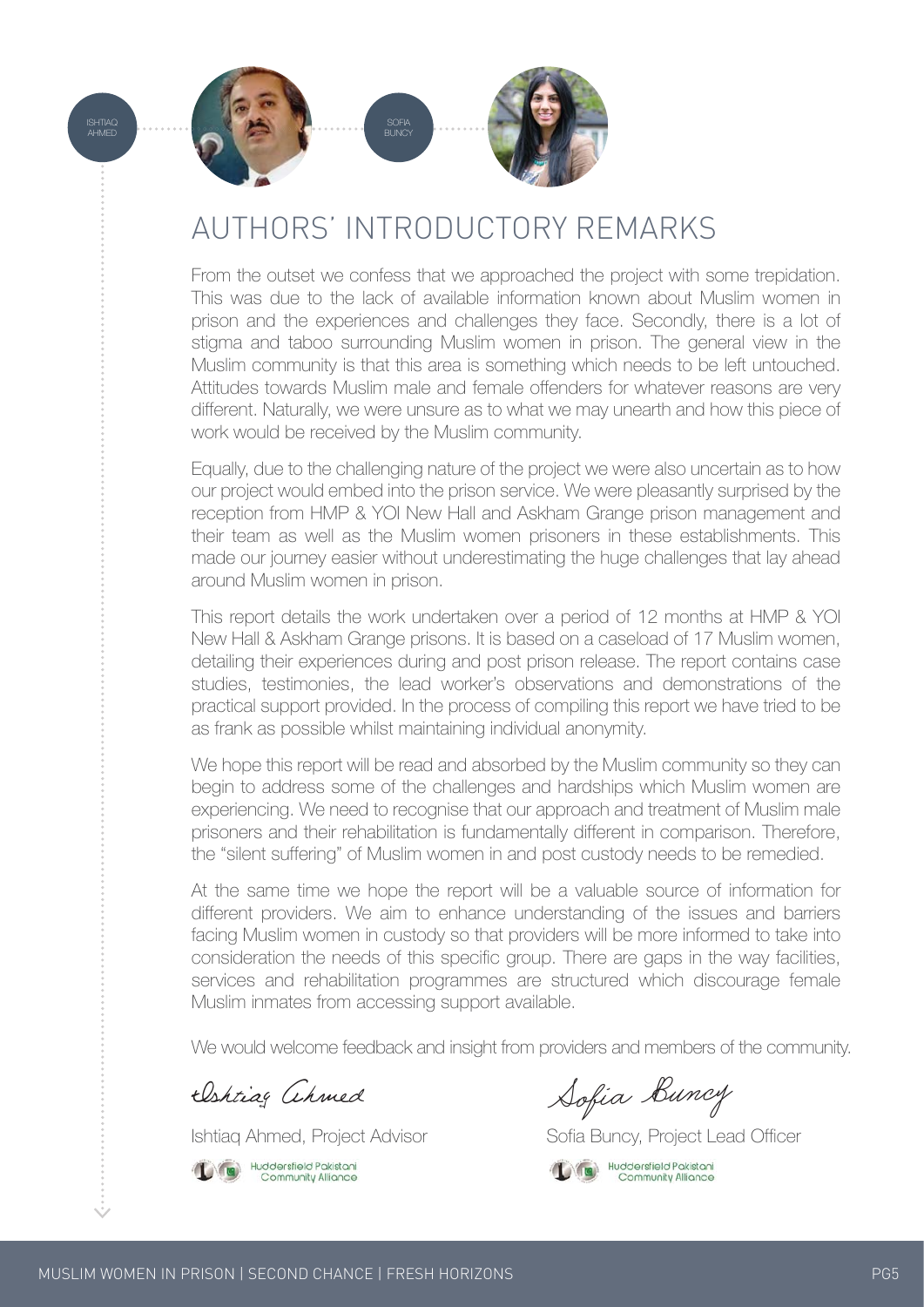## ORGANISATIONAL BACKGROUNDS

### MUSLIM HANDS

Muslim Hands is a UK registered charity (Charity Reg. No. 1105056) founded in 1993. The organisation is also an international NGO working in over 40 different countries worldwide with those affected by natural disaster, conflict and poverty. Internationally, Muslims Hands are committed to tackling the root cause of poverty around the world by giving relief from poverty, sickness and embedding educational provision worldwide. Some of their current projects involve establishing safe water schemes, healthcare programmes, food distribution schemes, making provisions for orphan care and livelihood creation schemes.

Muslim Hands' UK programmes support the publics right to a sustainable livelihood and the right to a life of dignity free from poverty, exploitation and oppression. This has been demonstrated through schemes such as educational GCSE booster classes, empowering women through leadership programmes, drug awareness and prisoner rehabilitation programmes, establishing UK food banks and responding to emergencies such as the Somerset floods.

### HUDDERSFIELD PAKISTANI COMMUNITY ALLIANCE

The Huddersfield Pakistani Community Alliance (Charity Reg No: 1140996) was formed in 1997 at the direction of the then Leader of Kirklees Council, Sir John Harman. This was following a report by the University of Huddersfield which highlighted the relative low presence of the Pakistani community in the town's civic life and ad hoc representation in the local decision making processes. Various notable members of the town's Pakistani community were duly invited to embrace the recommendations of the report and agree a way forward. Voluntary Action Kirklees was given resources to support the development process. Subsequently, HPCA was established as a broad based community organisation to 'bridge the gap'.

Under the constitution of the HPCA, the management committee is elected annually. Presently, there are a broad range of people on the committee from backgrounds such as youth work, social work, law, business and education as well as local parents and residents.

The core work of the HPCA falls in to three main categories:

- 1. Developing community facilities and services aimed at addressing disadvantage and the relief of poverty.
- 2. Nurturing new community leadership, particularly among young people and Pakistani females and supporting their active participation in designing facilities and services which meet their needs.
- 3. Addressing the issue of under-representation of the Pakistani community in decision making.

Our current delivery services include youth leadership programmes, junior activity schemes and adult education courses. We are also a director for the North Huddersfield Trust High School based in Huddersfield (further information on our services can be found on our website www.hpca.org.uk).

HPCA has a no nonsense approach to community issues. No issue is too big or too difficult. We are always raising the bar by venturing into areas socially 'tabooed' by the community. The Second Chance-Fresh Horizons project falls into this category. Simply put, the plight of Muslim female prisoners is not recognised or acknowleged within the community or support agencies. For the community, the issue goes unacknowledged and for agencies, the number of Muslim women is too small to merit attention. Therefore, we warmly welcomed the suggestion from Muslim Hands for a pilot project to ascertain the needs of Muslim women in prisons. Particular emphasis was placed on prisoners leaving prisons and their post prison resettlement issues.

**HPCA** 

MUSLIM HANDS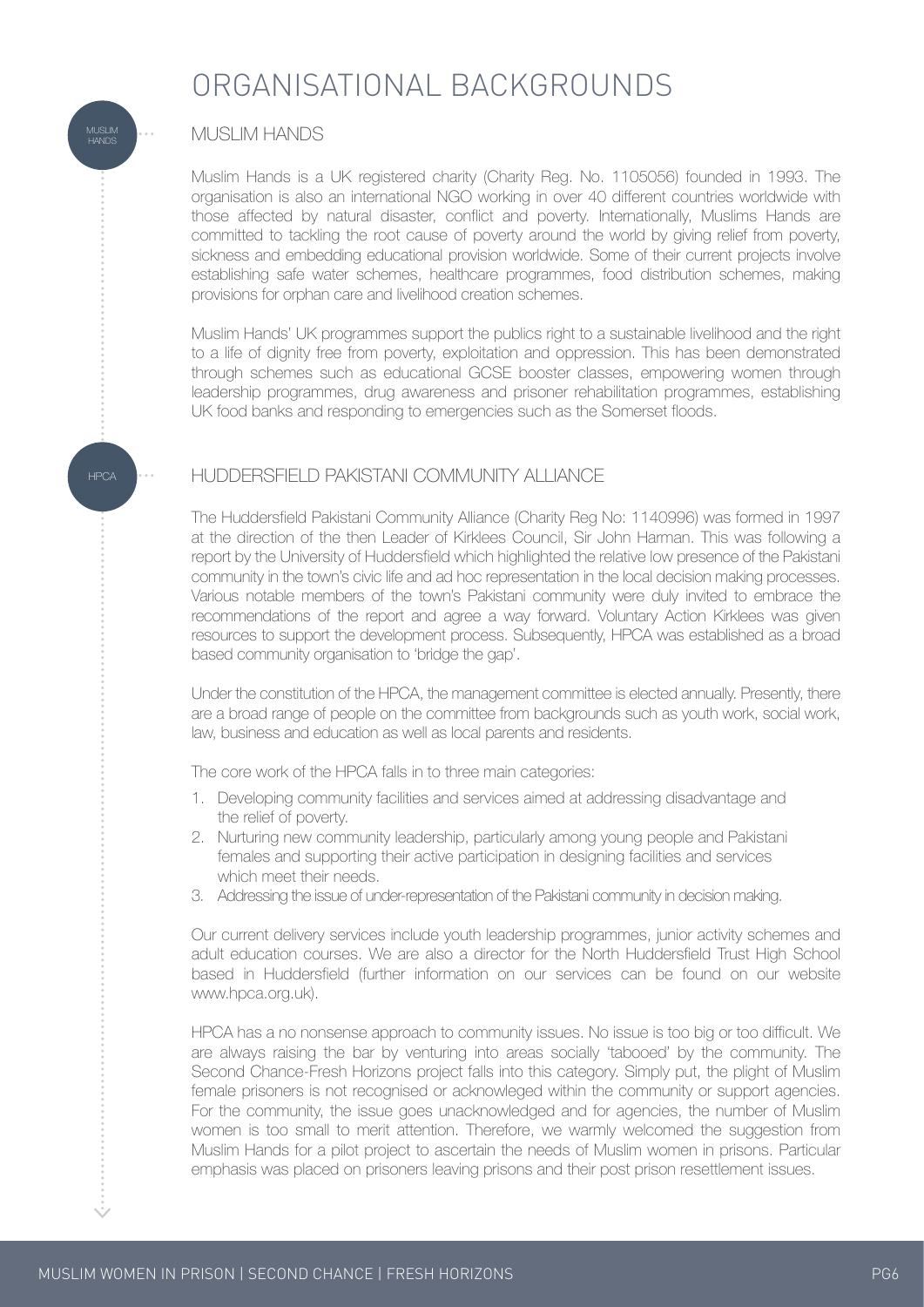## PROJECT RATIONALE

*"For women from some BAME groups, attitudes to offending within families and communities, arising from cultural or religious beliefs, may result in an additional stigma being attached to offending".* (NOMS Women and Equalities Group. March 2012)

*"BAME women are more likely to experience isolation when in prison leading to increased levels of depression but may be less likely to seek help from health care staff".* (Oxford University 06 The Health of Women in Prison)

Muslim women incidentally do not feature much on the radar of the general prison population. Very little is known about the challenges and issues facing these women. Given the growing size of the Muslim population in the UK, it is inconceivable to think there is not a significant percentage of Muslim women in our prisons and custodial centres. The anecdotal evidence from prison visitors and agencies also support this contention.

The fact that so little is known about Muslim women in prisons may be due to the relatively small numbers thus not meriting attention and focus of the community and agencies. It may also be partially due to the failure on the part of the Muslim community to admit to the problem. Whatever the contributing reasons, the fact is that so little is known about the predicament facing Muslim women in both prison and post prison life. The lack of attention and acknowledgment of the issue of course means that Muslim women may be missing out on essential, timely and appropriate support and guidance. This may particularly be the case where Muslim prisoners may be deprived of contact with their families and members of the community, having been left abandoned and cast aside for bringing shame and dishonour to their reputation in the community.

Muslim Hands, the UK based international Muslim charity, commissioned Huddersfield Pakistani Community Alliance (HPCA) to undertake the initial pilot project to assess the scale of the problem and to identify specific areas of need for Muslim women. In particular, HPCA focused upon issues and challenges they envisaged prisoners would have upon leaving prison, specifically upon successful transfer and integration into community life.

#### At the time of writing this report, the pilot project is in its  $12<sup>th</sup>$  month of running and therefore this report pulls together findings and key learning for this period.

Muslim Hands initially funded 7 hours of dedicated work on the project to be led by a senior staff member of HPCA along with project support costs. It soon became apparent that these hours were insufficient, given the complexities of issues entailed and hence Muslim Hands kindly increased the hours to 14 hours per week.

The key aims of the pilot study were:

- 1. To establish links with the prisons in the area, namely HMP & YOI New Hall and Askham Grange and other support agencies.
- 2. Establish regular contact with Muslim women in Prison to ascertain their particular issues and sensitivities whilst in prison and upon leaving prison.
- 3. To explore the Muslim women's need for structured support for re-integration back into the community and the challenges, concerns and issues that may make successful transfer back into the community more difficult.
- 4. Explore issues around more structured support for integration back into the family, remembering that in some cases this may not be a safe option.
- 5. To explore the scope for a volunteer based befriending service for women returning back to community life.

From the very outset, we anticipated that in some cases a Muslim female prisoner may not have any degree of relationship with their respective families and would be fearful of backlash from the community on their return. The lead worker's practice was therefore to take each case on its own merit and situation and handle it sensitively and according to need.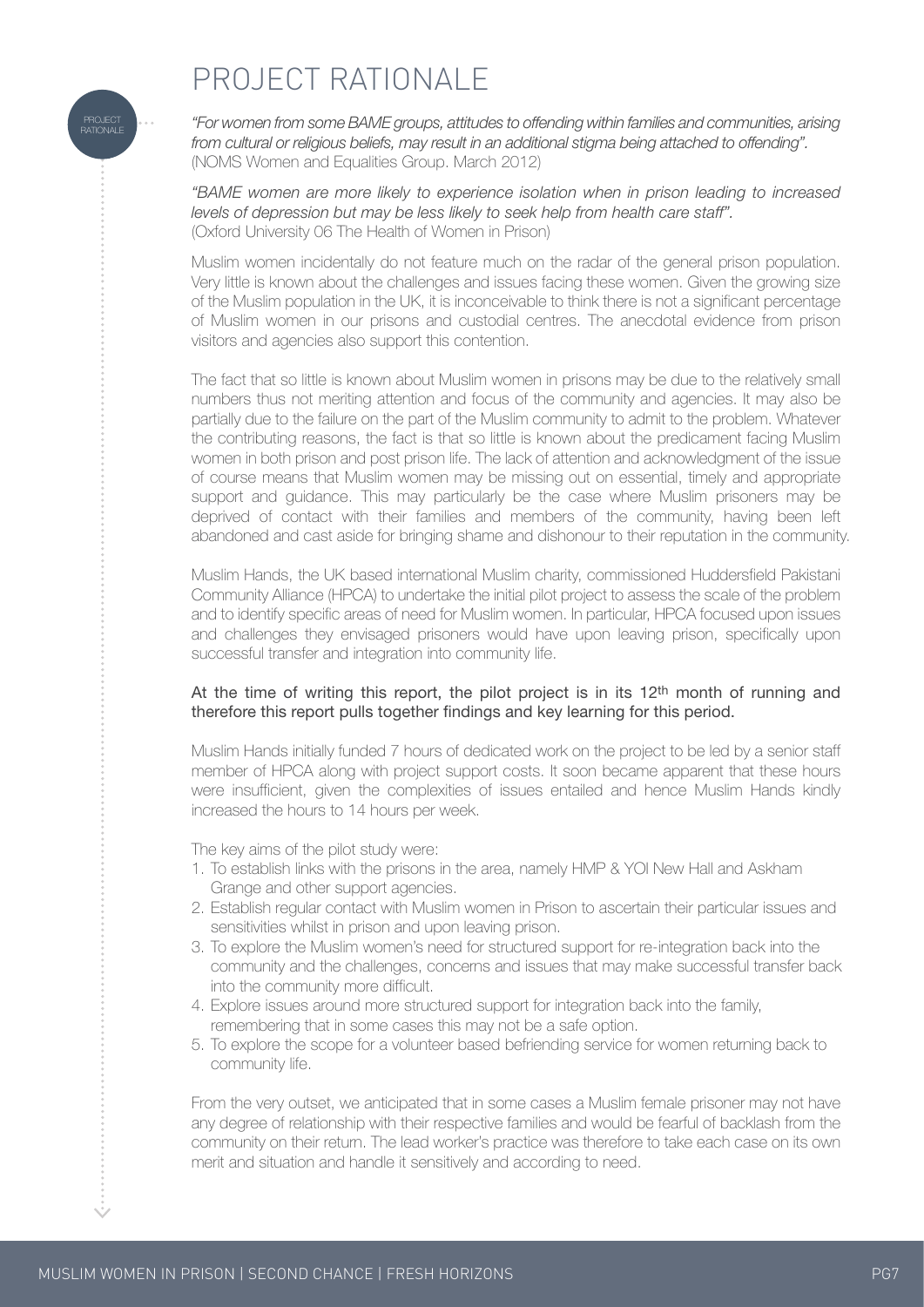

## PROJECT METHODOLOGY

The project methodology for the Muslim Women in Prison Project was based on an exploratory framework. Due to the lack of previous data and research on this target audience, there wasn't a great deal of clarity regarding the support required and the existing arrangements for engagement of Muslim women. Hence, the initial findings were applied to tailor a more structured support and rehabilitation programme.

The steps employed for engagement of the project were:

• Meeting with the Governor and her key officers:

 An initial meeting with the Governor of New Hall and Askham Grange Prisons, Diane Pellew was arranged to give information about the pilot project and to explore possibilities for mutually beneficial arrangements for the partnership work. The project's aims and aspirations were positively received - HPCA were greatly encouraged by this.

We were able to demonstrate HPCA's strong community development background as well as targeted work with Muslim women. On the Governor's part, there was recognition that cultural and religious factors do play a strong part in the lives of these prisoners and their rehabilitation. Contributions were also made by Susan Field (Reducing Reoffending Manager) and Jeanette Gagg (Equalities Officer). There was a note that another agency had attempted a similar project but this had not developed enough to make real impact or outcomes.

- Meetings with the Muslim prison Chaplain were arranged to discuss the best way forward in making contact with Muslim women as she already had some established contacts and rapport.
- The Chaplain and lead worker then proposed carrying out two focus groups at the Chaplain's Friday prayers in order to carry out a needs assessment. These were insightful. At first it appeared the females struggled to convey how they may require intervention specific to Muslim women. However, as conversations ensued, issues began to surface such as families not visiting the women in prison, cases of child abduction (sometimes abroad) by ex-spouses, threat of honour killings, and Sharia law issues such as divorce.
- A series of regular visits to New Hall prison for one-to-one case load issues then commenced as the worker was allocated a specific slot at the New Hall 'Drop In' centre for once a month sessions however this soon developed into a once weekly visit due to demand. This allocated space allowed for privacy without interrupting the Chaplain's services on Friday.
- The lead worker managed to mobilise and make contact with services both inside and outside the prison to address the queries of the clients. At New Hall, this meant working closely with the Equalities Officer to make contact with Offender Managers, the Bail and Legal Services Officer, and the mother and baby unit. The lead worker's expertise was also offered to the prison especially with her strong background of community development, cultural knowledge, bilingual skills and funding programme development.

Examples of agencies worked with or contacted have been; Together Women Project, Women in Prison, York Law University, University of Law, various probation services depending on the client's origin/exit, housing associations, social workers, solicitors, counseling services and community organisations. In more complex cases various UK MP's have been contacted as has the Pakistani Embassy and High Commission.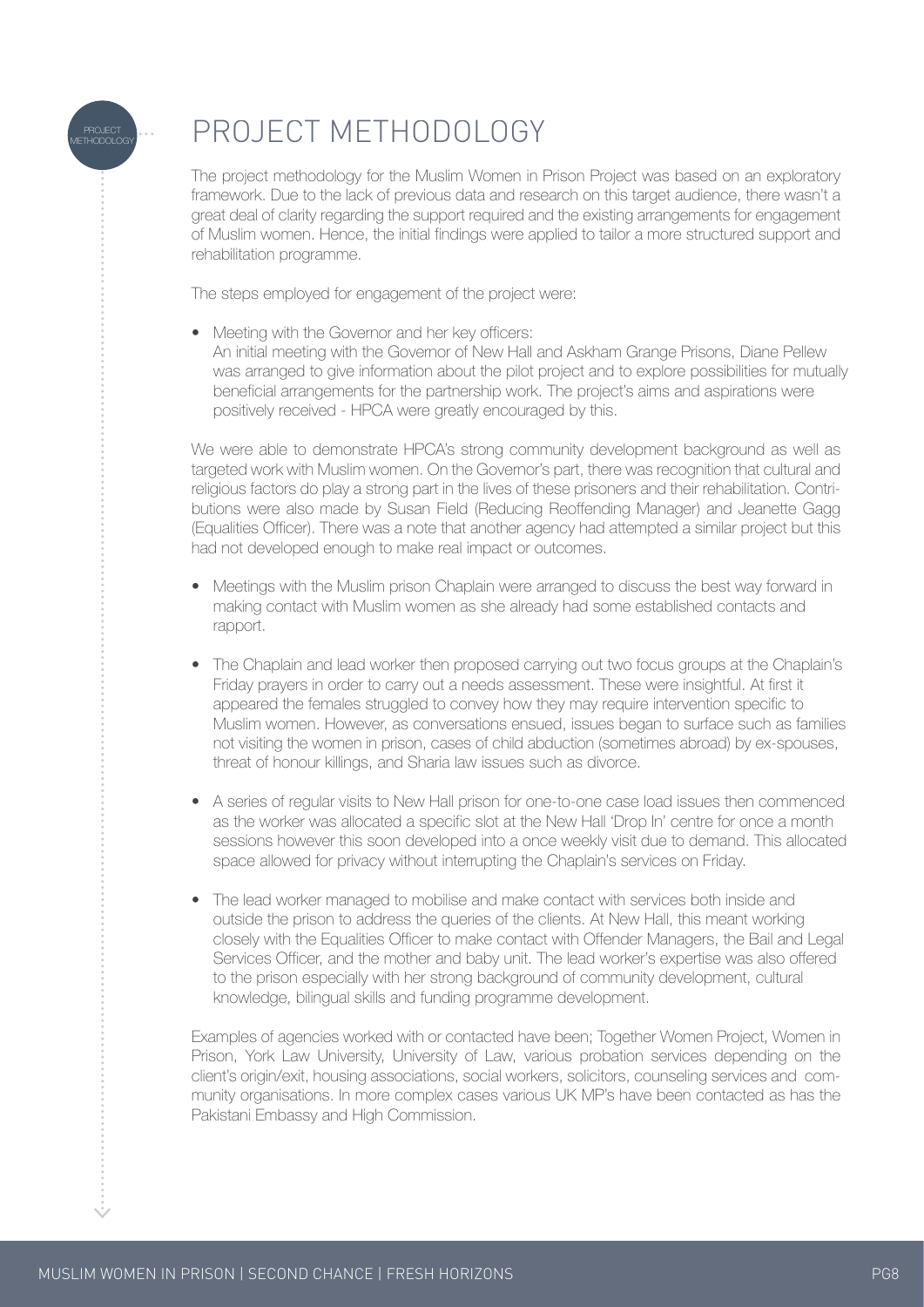• Post release whether this is bail, licence or Home Detention Curfew has involved home visits, agency referrals, providing the women with emotional/cultural support and a friendly ear on the outside in order to aid effective resettlement. In cases of severe isolation where the resident's family and friends have severed all contact, the lead worker has had to collect clients 'at the gate' and assist with transporting/settling the client at home or them being received in their home town by a support agency.

 Advice and preparation prior to a client's release is a key part of the lead worker's role. This can continue for several months after release.

• This report's findings and recommendations are based on the engagement with Muslim women in prison, conversations with the prison staff, one to one client support and contact and experiences with a range of agencies in the field.

## SAMPLE DESCRIPTION

PROJECT METHODOLOGY

SAMPLE DESCRIPTION

The research sample was made up of 17 residents who came from diverse ethnic and cultural Muslim backgrounds; Indian, Pakistani, Kashmiri, Arab and white British. The majority were British born residents, while some had come to the UK as spouses or on a student visa. A few of the women spoke little or no English at all. The sample also featured 5 converts to Islam. Geographically, the women had come from all over the UK.

There was no correlation between the crimes commited by the overall cohort. However, we did identify a theme of family loyalty and crime, where the female prisoners may have been connected to a crime which is linked with other family members.

The youngest offender was 20 years of age and the oldest 63 years of age. During the life of the project there has been an increase in the number Muslim residents over the age of 50 coming into the establishments. Over half of the sample size had been married at some point but only 2 disclosed still being married while in custody. At least 5 of the residents disclosed they were/had been on methadone treatment for substance misuse.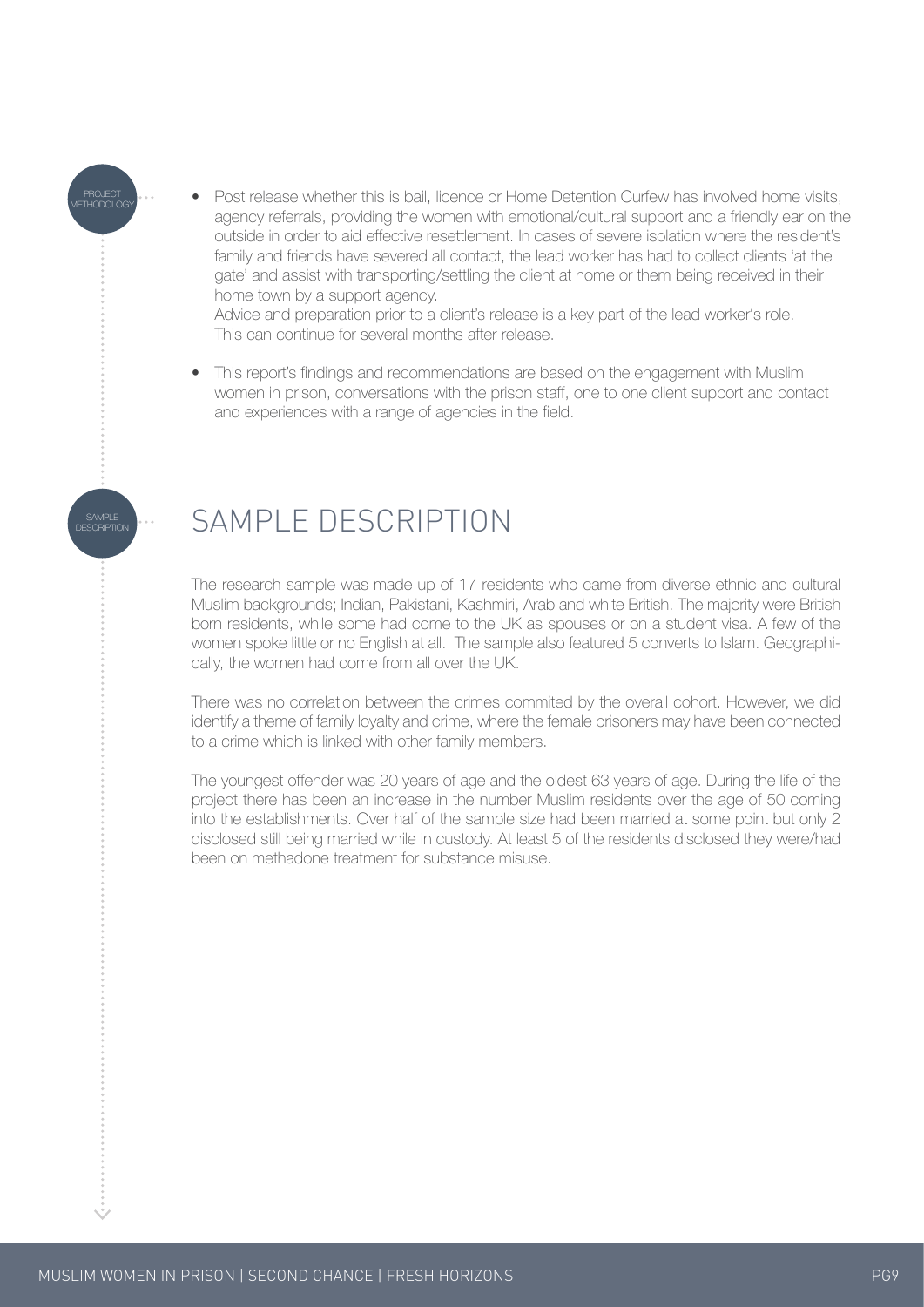

 $\frac{1}{2}$ 

## SUMMARY OF FEEDBACK AND FINDINGS

Muslim women in prison most often have to overcome additional and exceptional challenges and hurdles in the form of rejection, cultural taboos and forced family/ community isolation. It appears that the Muslim community is more accepting of male prisoners but females are marginalised and labelled as bringing 'shame and dishonour' to the family and community.

Generally, there appears to be no structured support for Muslim women ex-prisoners within support agencies. This is not to say that there are not ad hoc examples of incidental good practice. This may be because Muslim women in prison are a relatively new wave and hence there is not a great deal of information on their particular/specialist needs. The pilot project has already established that some of the women leaving prison have a phenomenal amount of personal issues and feel cut off from their families and in some cases their children. They need dedicated one to one support on self esteem issues, and personal and life development skills. In most cases, there is fear of violence or reprisal from their families for 'shaming' the family name and going to prison.

Muslim women in any particular prison establishment do not come from a particular locality. For example, prisoners placed at New Hall come from all over the country making it more difficult to provide one to one support. Often agency funding criteria dictates who can and cannot be worked with in custody and post release. This was a barrier which we identified with the cohort. We also learned that other community organisations/agencies on the ground are hesitant to help as they lack the time/expertise/resources to provide support to Muslim women

ex-offenders. We learned some of this hesitancy also includes the stigma associated with working with this type of client and any work with the offenders is viewed suspiciously and as discrediting to the organisation. More importantly, these organisations lack proper training and resources to make a lasting intervention.

We have found that Muslim women ex-prisoners have a multiple of additional needs with respect to Islamic divorce, inheritance, access to children, legal matters in countries of their origin and immigration status to mention a few. These are complex, sensitive and time consuming issues that require specialist intervention. There is a need for a pro-bono legal system to help give these women awareness of their rights and the support to move on with their lives. Particlularly to banish anger and frustration and the feeling that they cannot move on. Ultimately the aim of the project is to reintegrate Muslim women back into society and minimise the risk of reoffending. For this, partnership and commitment is required from allied agencies.

Due to shame, embarrassment, pride and dignity the women are often disowned by their families or relationships are severely fractured and hence there is no or little link when they are in prison. Once they leave the prison, they are often not able to return to their families or their communities for fear of rejection and criticism. This can lead to settlement in areas away from their community and away from guidance and support, going back to lonliness and isolation or a life of crime be it theft or prostitution. In some cases it was discussed that periods of stay at a hostel have also had a negative impact on the Muslim women. They disclose being exposed to drugs, scrutiny and questioning by other residents and sometimes a restless environment where arguments often ensue.

Feedback which we have received from Muslim prisoners relating to their stay at HMP & YOI New Hall or Askham Grange is that overall the women feel safe from any immediate threat within the prison and are settled. Most are able to function on a daily basis. Those Muslim women that are less confident, unaware of the prison system or have poor English language skills are supported by those more able. However, there is fluidity and movement among the women so this support can be lost. The lead officer often received requests to enable facilitation of support via the Equalities Officer; this is understandable as there is only so much support one prisoner can give to another prisoner and in instances to protect breach of confidentiality. 'Language Line' is an interpreting service used by the prison and on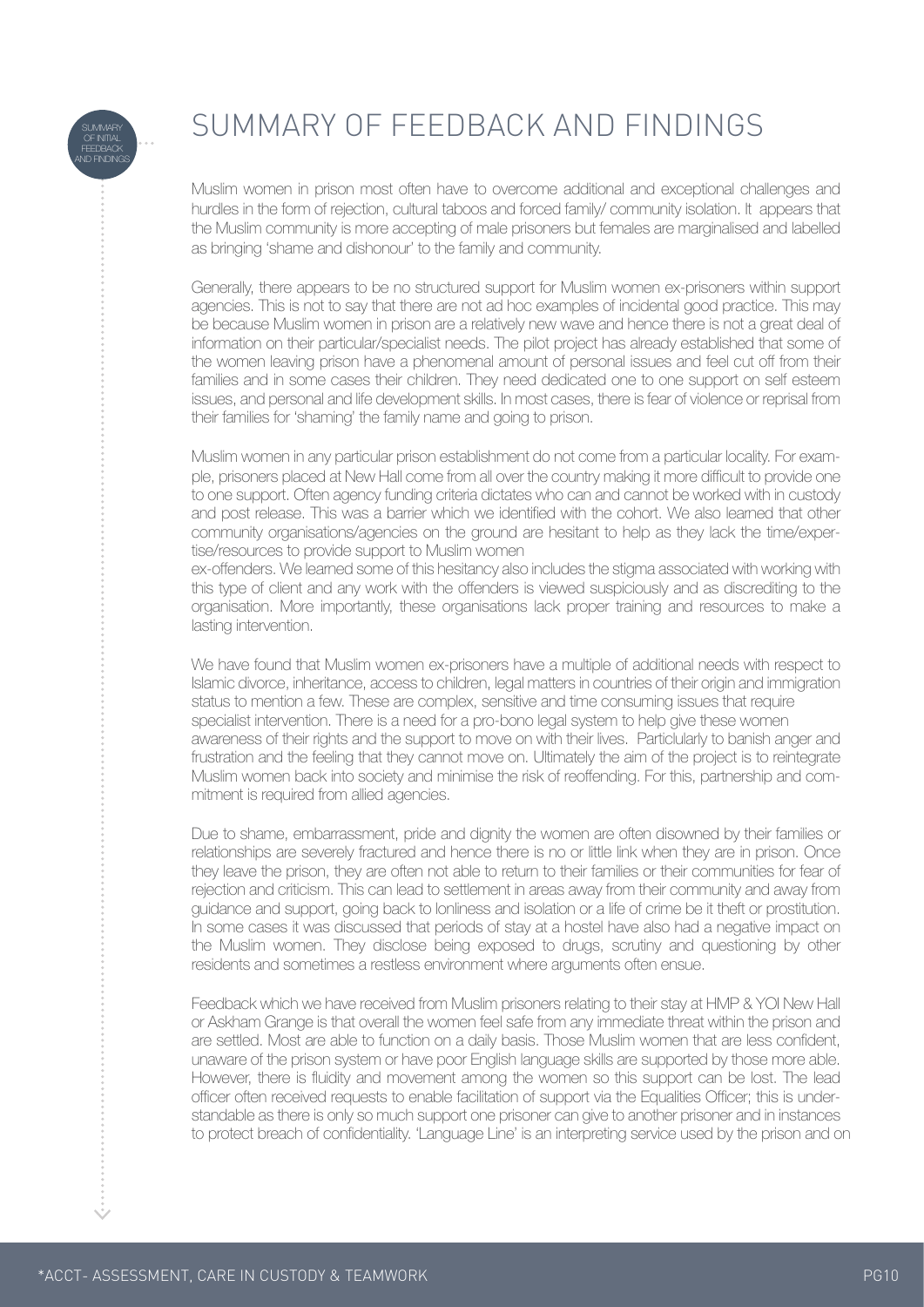

 $\frac{1}{2}$ 

a functional aspect it may meet some basic needs. However, its adequacy and appropriateness can be questioned for mental health assessments, doctors consultations and ACCT\* reviews.

Our research also suggests there are particular and specific issues, concerns and needs for Muslim women in custody. Namely, a sense of isolation and self consciousness among the residents in the pilot scheme regarding their ethnicity and culture. In some cases, this is further reinforced by the lack of English speaking skills especially among the elder prisoners aged over 50 years. Some of them do not have a meaningful conversation with another person for days.

We have also found that the Muslim women are acutely aware of being a minority group. The residents have shared fear of rejection from other prisoners due to lack of understanding and empathy for their cultural and religious needs within the prison. For example some women have discussed that they are fearful to wear traditional shalwaar kameez (cultural clothing) and hijab (headscarf) due to name calling and a sense of drawing attention to themselves. This is as much about self esteem, self consciousness, changing identity as well as the prison culture. This points to the need for more one to one support and group work around identity, considering that some of these women have backgrounds of domestic violence, family control and a culture of gender manipulation and inequality.

The pilot research has discovered there are many hard hitting issues amongst Muslim women prisoners' past lives such as rape, domestic violence, grooming, emotional and physical abuse, and threat of deportation. There is hesitancy for them to discuss this openly with the male Muslim staff or with mainstream service providers. The only reason we can attribute to this is the strong cultural stigma and dishonour of 'the failure of them as a woman'. Feelings of inadequacy, self blame and failure are very prominent. This is symptomatic of the south Asian community where often there is a huge gender inequality. We fear that isolation, self doubt and fear of being marginalised will have dire consequences for the wellbeing of these women in and post prison release. There are examples where women are suffering from low self esteem and depression.

The situation would obviously improve if there were more female officers from the same social/cultural backgrounds or officers who have the necessary skills and understanding of religious, cultural and social norms of these prisoners. The cohort also felt that increased understanding of specific issues around Islam, immigration, child birth in prison and religious festivals and celebrations would be very helpful.

The lead worker's experience seems to suggest that there is a desire and willingness for change amongst the senior management. This may take some time and work to cascade further to ground level officers. The prison management understand the complexity of the issues surrounding Muslim prisoners and empathise that these are not easy to absorb and therefore they have supported this project to understand why there is hesitancy from Muslim women in accessing existing services. We are impressed by the prison management's acknowledgement of the need for continuous advice, support and training.

Our experience of supporting these women indicates a range of needs, some in alignment to those of traditional ex-prisoners but mostly additional and exceptional needs for example:

- 1. Assistance with explanation of bail and licence conditions. Collection of clients at the gate prior to release.
- 1. Settling back into the community i.e. help with housing and benefit entitlement and other entitlements.
- 2. Having someone to talk to on leaving the prison particularly if they choose to move to a new area. Some women do not move back to their towns and cities for the fear of backlash from their parents and community as well as general stigma of having been an offender.
- 3. Reuniting with their children in some cases children may be relocated by the family to Pakistan or elsewhere. In other scenarios we have found that some of the prisoners' children have been adopted or fostered and the mothers would like access or visiting rights.
- 4. Immigration advice and support
- 5. Reconciliation work with parents and the family.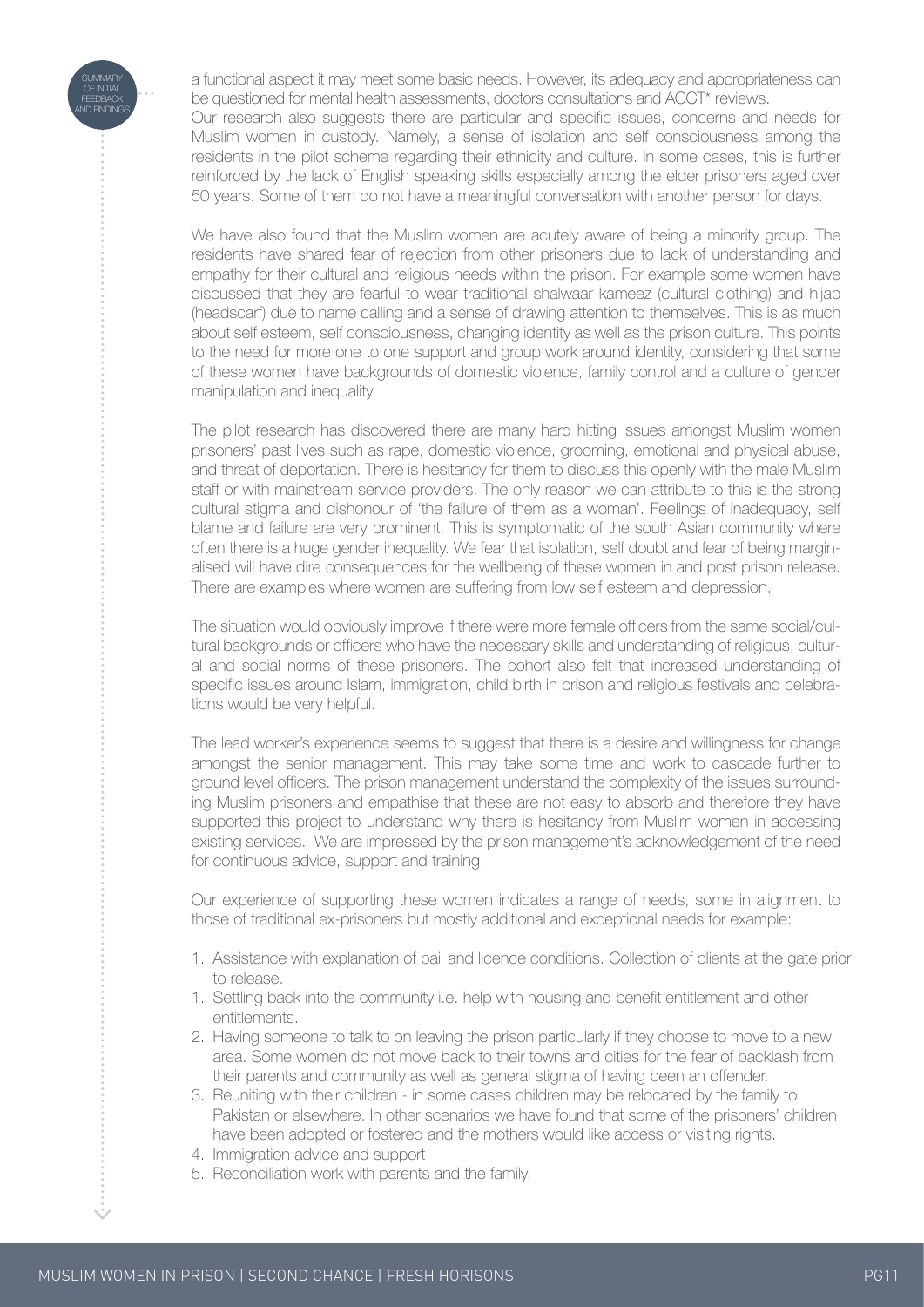

We are of the opinion that the following issues are of importance and need addressing in some capacity. It should be noted that the list is not exhaustive and we have only listed those issues that arose more often than others:

- Rejection by family and breakdown of the family unit.
- Cultural taboos which make acceptance within the family and the community difficult.
- Isolation and rejection.

**PARTICULAR** ISSUES

RECOMMEN-DATIONS

- English language barriers leading to a lack of basic understanding of prison regimes and systems. This is particularly apparent amongst the older residents and new arrivals. Even very simple things such as how to access the phone, recognition of how to order food and fill in canteen sheets is a mammoth task for some of the women.
- Immigration issues: self and children.
- The majority of cases demonstrate the need for relocation, ultimately leading to unfamiliarity with surroundings.
- Rebuilding self esteem, confidence, re-socialising them as parents, active citizens and as future employees.
- A number of women we worked with were new Muslim converts hence they required support and harnessing in their new found faith and morality in order to remain steadfast and reduce reoffending.

## RECOMMENDATIONS

There is already some good work happening in our prisons and our aim is to reinforce and add value to existing good practice. Therefore the following recommended framework is based on feedback from Muslim women in prison, the work undertaken by the project lead officer, and soundings from the prison and other providers:

- 1. One to one support around facilities and services, rights and entitlements, support with religious and cultural issues and needs and support with building a positive self identity.
- 2. Arrangements, where possible for mediation intervention for women and their families to reconnect.
- 3. Strengthening of three way information and communication between the prisoner, the prison and the family. Considering that in many instances the family or the prisoner may not understand the existing arrangements and protocol on or post release, acknowledging that language barriers could be a significant issue in this.
- 4. Putting in place support structures in different towns and cities so that women moving into these areas can be linked into, welcomed and received in order to reduce isolation and vulnerability.
- 5. Supporting women to access existing providers and services whilst in prison and then signposting them to local support agencies on release.
- 6. Helping to establish links within the community and developing social support and social networking.
- 7. Support with religious and cultural needs.
- 8. Legal support on a range of issues such as Islamic divorce, immigration matters, child custody/visitation rights, and financial entitlement.
- 9. Post prison work opportunities for Muslim women. This may mean transferring skills learnt in prison to achieve employability, for example work placement, training and job search/cv development.
- 10. Explore the possibility of employment for these women within the emerging and growing Muslim business sector.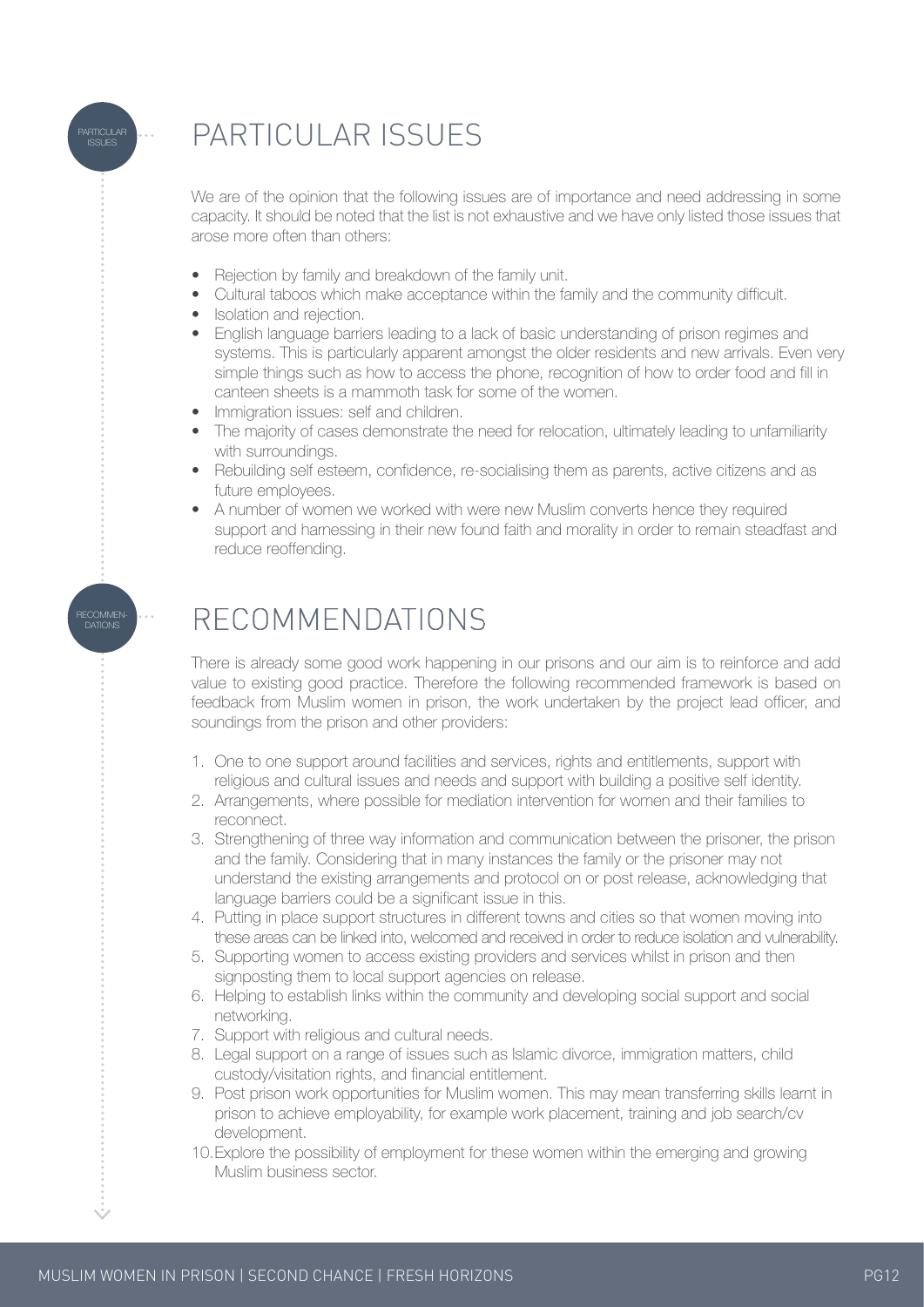

CONCLUSION

## SPECIFIC RECOMMENDATIONS FOR PRISONS

- Information, guidance and training for existing prison staff to enhance their understanding of the complex and often daunting religious, cultural and social norms for Muslim women in prisons.
- For management to give attention to the recruitment of female Asian officers in prisons. These individuals must however be aware of community issues, and at least be bilingual and possess sound community links and partnerships. This will enable the prison to have in-house resources and knowledge on particular sensitive issues and conduct.
- For targeted work to be carried out with the Muslim community to banish stereotypes, negativity and myths about prison life.
- For a long term project to be embedded into several co-operating prisons around Muslim women and their rehabilitation.

## **CONCLUSION**

We have endeavored to make this report an honest and robust document. We do not expect everyone to agree and endorse all the aspects of the report but we do expect people to give its contents due consideration. The report faithfully records the experiences of Muslim women prisoners at the said establishments along with our observations. It goes on to place a set of issues and challenges at the door step of the Muslim community, whilst at the same time listing a number of points for policy and action for the provider agencies.

We are committed to making this a live document as opposed to allowing it to become dormant. For this, we greatly depend on the goodwill and the leadership support from the Muslim community, HMP establishments, relevant support agencies and the government.

The report clearly highlights the plight of Muslim women in prison and the enormous challenges that they have to overcome during and post prison life. Their situation is further exacerbated and complicated by the lack of empathy for their circumstances in the Muslim community. They are largely blamed, shunned and cast aside. Equally, despite their goodwill, there is no real understanding amongst the support agencies of the religious, cultural and social background from which these women come from or may find themselves in post prison life. This is partly because of the smaller number of Muslim women in custody and hence their needs are not in focus or as clearly understood as other residents. This calls for an integrated programme of awareness, education and training for the community, prison staff and support agencies.

The report highlights many concerns regarding the treatment of Muslim women prisoners and goes on to make some very practical recommendations for action. The report is timely and recommends a sensitive and active approach to rehabilitation of Muslim women to be embraced back into society. The issues and the recommendations for actions mentioned require an urgent and robust action on the part of HMP, the government, support agencies and above all the Muslim community.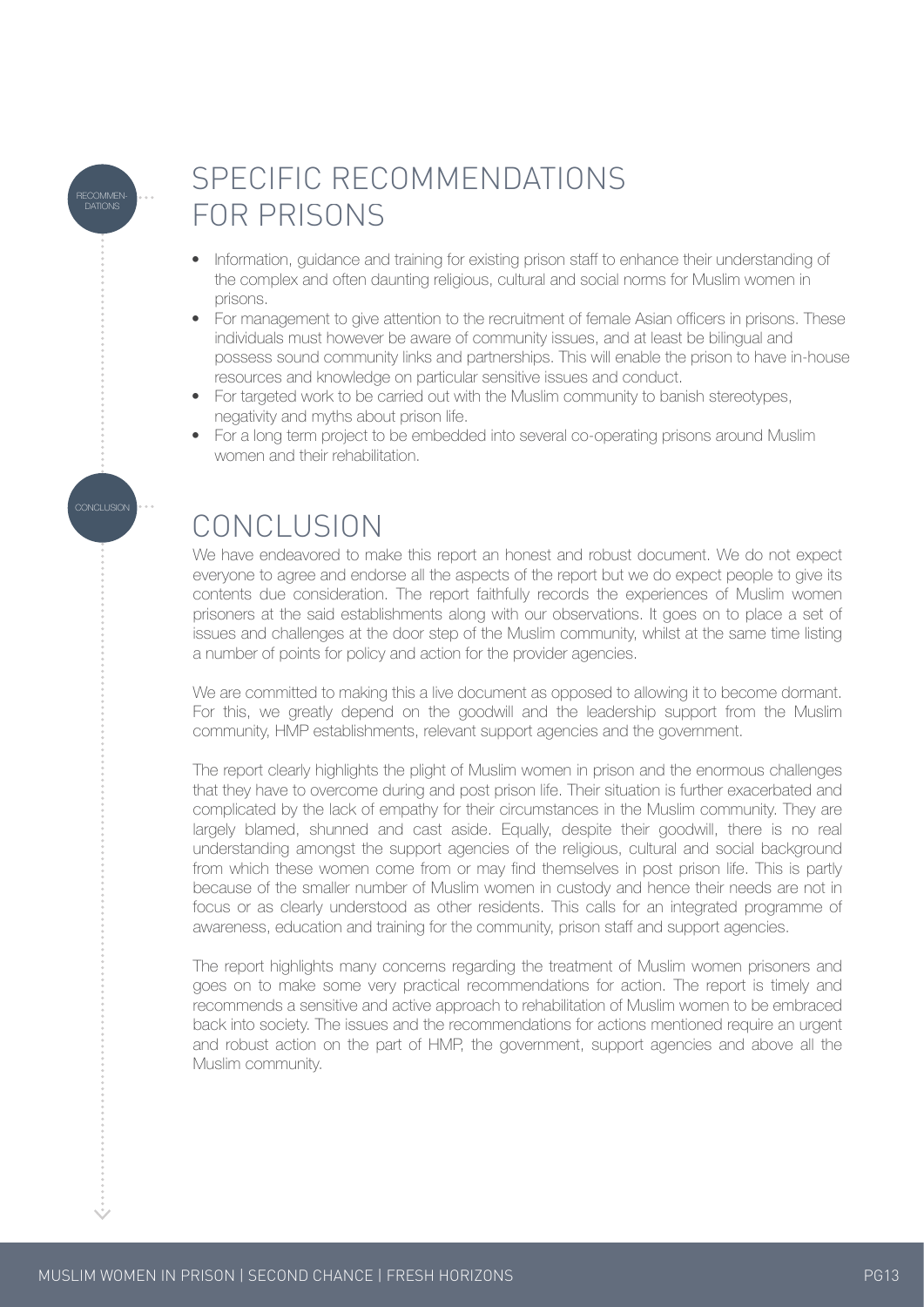## $\blacktriangleleft$  $\Box$  $\Box$  $\Box$  $\boldsymbol{Z}$ DICIE  $\bigcup$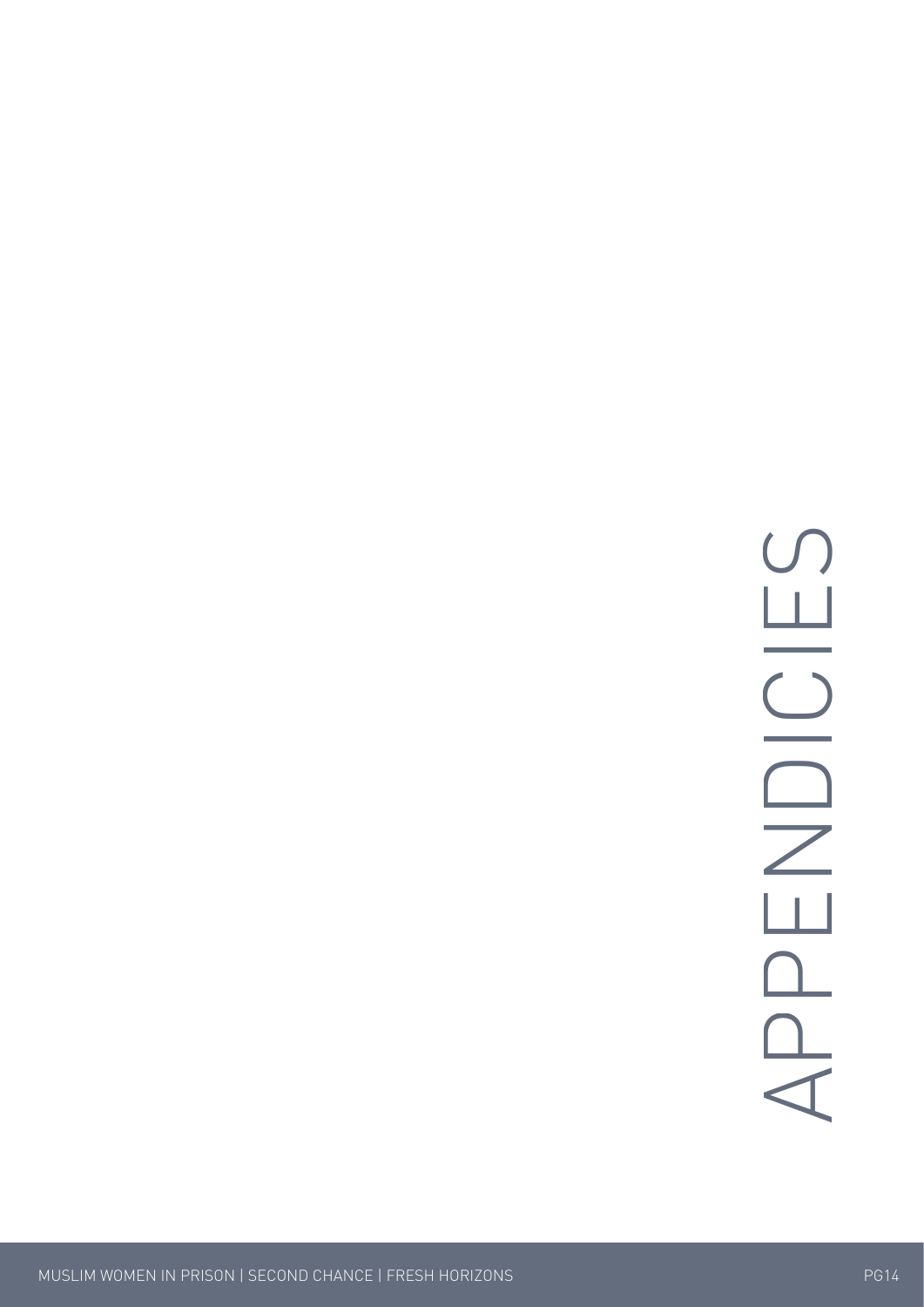## IDENTIFIED ISSUES & NEEDS OF MUSLIM WOMEN IN PRISON

IDENTIFIED ISSUES

#### IMMIGRATION MATTERS

Relating to nationality, home office correspondence, deportation and spouses visa.

#### HOUSING & BENEFITS

Resettlement into new areas and practical supports on accessing services.

#### CHILD ARRANGEMENTS

Child abduction abroad, child visitation rights, involving social services and working with the prison in cases of a pregnant Muslim resident.

#### POOR ENGLISH SPEAKING SKILLS

Elderly and new arrival residents struggling with accessing services both inside and outside the prison due to a lack of awareness and skills.

#### UK DIVORCE

Advice required for prisoners who have been issued divorces from partners and what their rights/eligibility is.

#### LACK OF UNDERSTANDING OF THE PRISON SYSTEM

Due to the lack of personal & cultural experience of Muslm women in prison, residents sometimes appear to struggle to understand the process, systems & rights they are entitled to.

#### LEGAL ADVICE

Lack of pro bono advice around legal issues.

## PRACTICAL EMOTIONAL CULTURAL

#### SELF ESTEEM/ CONFIDENCE

Generally this has been identified as low amongst the women due to being a minority in the prison. Lack of social contact. Issues of acceptance and a lack of self identity.

#### ISOLATION FROM FAMILIES

Due to shame and family dishonor 'Izzat', family and community contact is limited; compared to male Muslim prisoners.

#### DOMESTIC ABUSE

Clearly, the majority of women have had severe domestic violence issues form ex-partners. Again this is a taboo subject which they do not speak about comfortably due to shame.

#### SELF HARM

Due to the pressure of being in prison, the lead officer and the equalities officer worked to keep careful watch on some women who were practically vulnerable.

#### GROOMING

The vulnerability of some pilot cohort was identified when it was noted that several of them have been groomed both sexually and blackmailed to commit crime.

#### RELIGIOUS & CULTURAL FACTORS

These play a very strong part in the lives of the prisoners. They affect their identity, attitude, belief system, how they relate to others and conduct themselves. The governance and effect of cultural & religious factors can be alien to those not from that particular community & are not always easy to explain.

#### SHARIA LAW (ISLAMIC DIVORCE)

The pilot pattern shows that through domestic abuse, a Sharia divorce is used as a hold over the Muslim women as most cannot move on in life until their first husband issues this. The process is lengthy and complicated and years can pass without resolve unless connected to an efficient Sharia agency.

#### **STIGMA**

The cultural concept that the Muslim prisoners have brought shame & dishonor on their own dignity, family & community by being committing a crime & being imprisoned. The likelihood of this ever being forgotten or forgiven is slim and any self respecting family will avenge this with drastic measures.

#### **DISCRIMINATION**

The prisoners have discussed discrimination from within their own community largely from males. They have also touched on the prison raising more awareness about their culture and religion so other residents and officers are more aware and refrain from stereotyping and misconceptions.

#### COMMUNITY BACKLASH

There is an obvious differential attitude and treatment of Muslim female prisoners from the wider community.

#### FORCED MARRIAGE

Appears to be a reoccurring theme in most cases and in some the officer has found a contributing factor to the crime committed. Some women have expressed they have felt unwanted by partners, others controlled through abuse, blackmail and neglect. Whatever the case, most women are told by families and community to 'tolerate and make the marriage work'.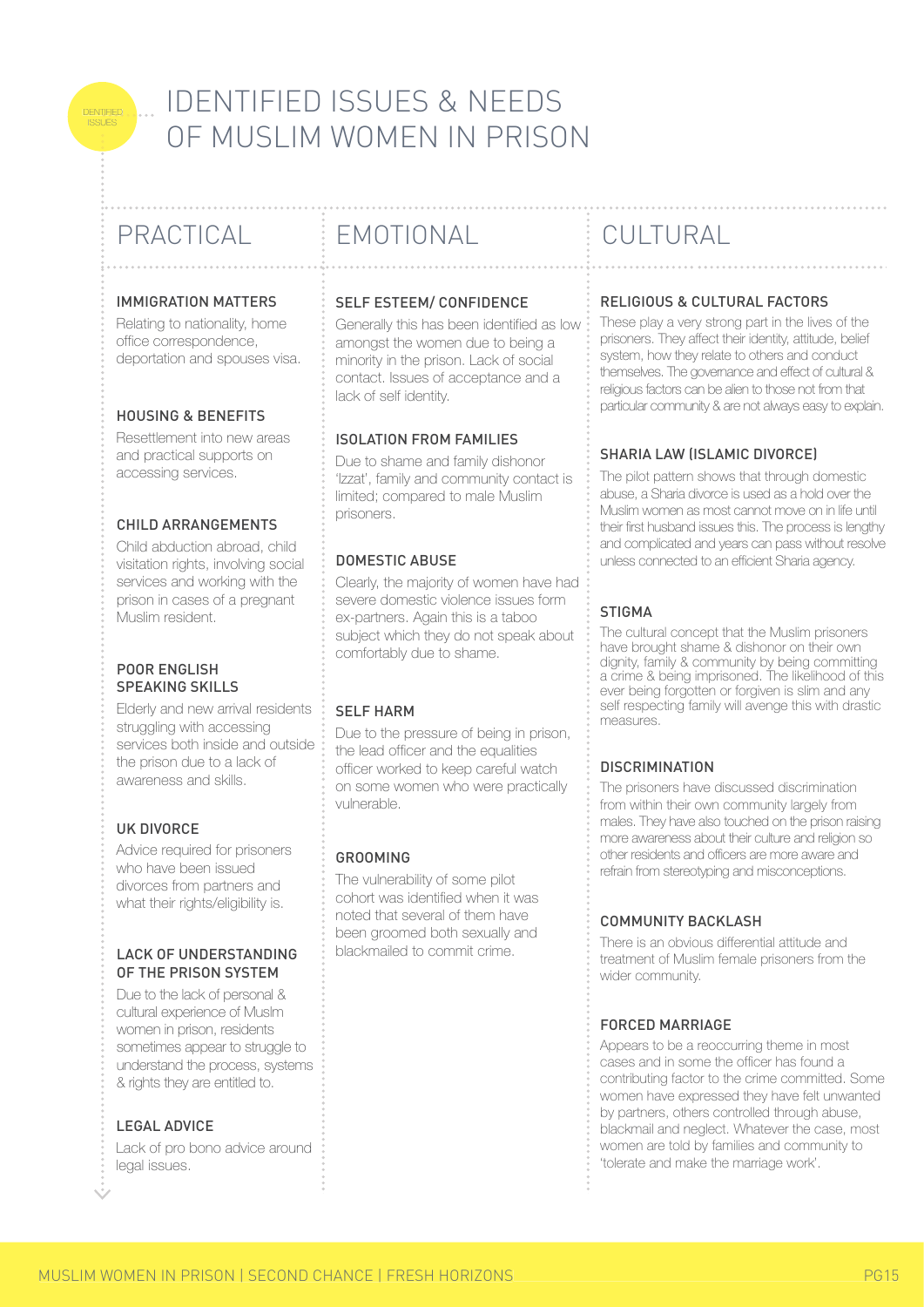## TESTIMONIES FROM MUSLIM WOMEN PRISONERS AND THEIR FAMILIES

*"Being pregnant and in prison has been so challenging. I have family on the outside and I know I have brought shame on them and my husband abroad by simply being in here let alone pregnant and in prison! There's stigma and discrimination and gossip on the outside and that's going to have a massive effect on my child and me. If you're not from this culture you're not going to get it at all. I don't want my child to be bullied for the rest of their life and called a 'prison baby' that's why I need to get the baby out to my family. They don't get that I love my baby and that's why I'm doing this. They don't get that when I'm released their duty stops at the gate but I get another sentence from the community and that lasts forever!*

*Since the Muslim Women in Prison project has started working with me I feel like you have raised my voice and now I'm heard. You explain stuff in a way that I can't and now the Officers get why my baby's move is so important to me. I feel like I'm heard and I see progress".*

(Resident supported with child placement)

TESTIMONY TWO

TESTIMONY

**ESTIMONIES** 

*"I have been in prison a while now, this isn't my first time and I know the system. From what I have seen of the Muslim Women in Prison project you bring people together. Not all of these lot speak English but that's okay because you speak Punjabi and Urdu and gel everybody together. That's so important especially for the elderly aunties because they can't speak English at all! They don't have a clue what's going on, they are like sheep, they go where they are told. They can relate to you since you're from the same culture and religion and you know what our issues are and about shame and honour.* 

*It gets so depressing in here at times but you give us encouragement, tell us its okay and that we will have a second chance and not to listen to what the Asian men in the community have*  to say. You bring out issues that we know other people won't understand like domestic *violence, past relationships, drugs, grooming all that stuff none of our Asian lot want to talk about and how would we ever explain that to a non-Asian?....But you get it.*

It helps that you don't work directly for the prison either so there's no politics. We can trust *you. You know people too, like with Eid you went out and spoke to other charities and got us those gift packs. You really try for us. You care. That's why my family trust you to do the right thing for me".*

(Residents feedback)

*"You are my breath, I can't speak good English and you have helped to break down language barriers and deal with difficult matters like my immigration case. You speak Punjabi and that reminds me of my family back in Pakistan and my community and identity. I feel happy and joyful when you come to visit because nobody else comes to see me. We talk about things and when I'm nervous and upset you give me consolation and direction. It's more your character, you're reliable and you relieve pressure and give direction".*

(Prisoner with poor English speaking skills and immigration problems)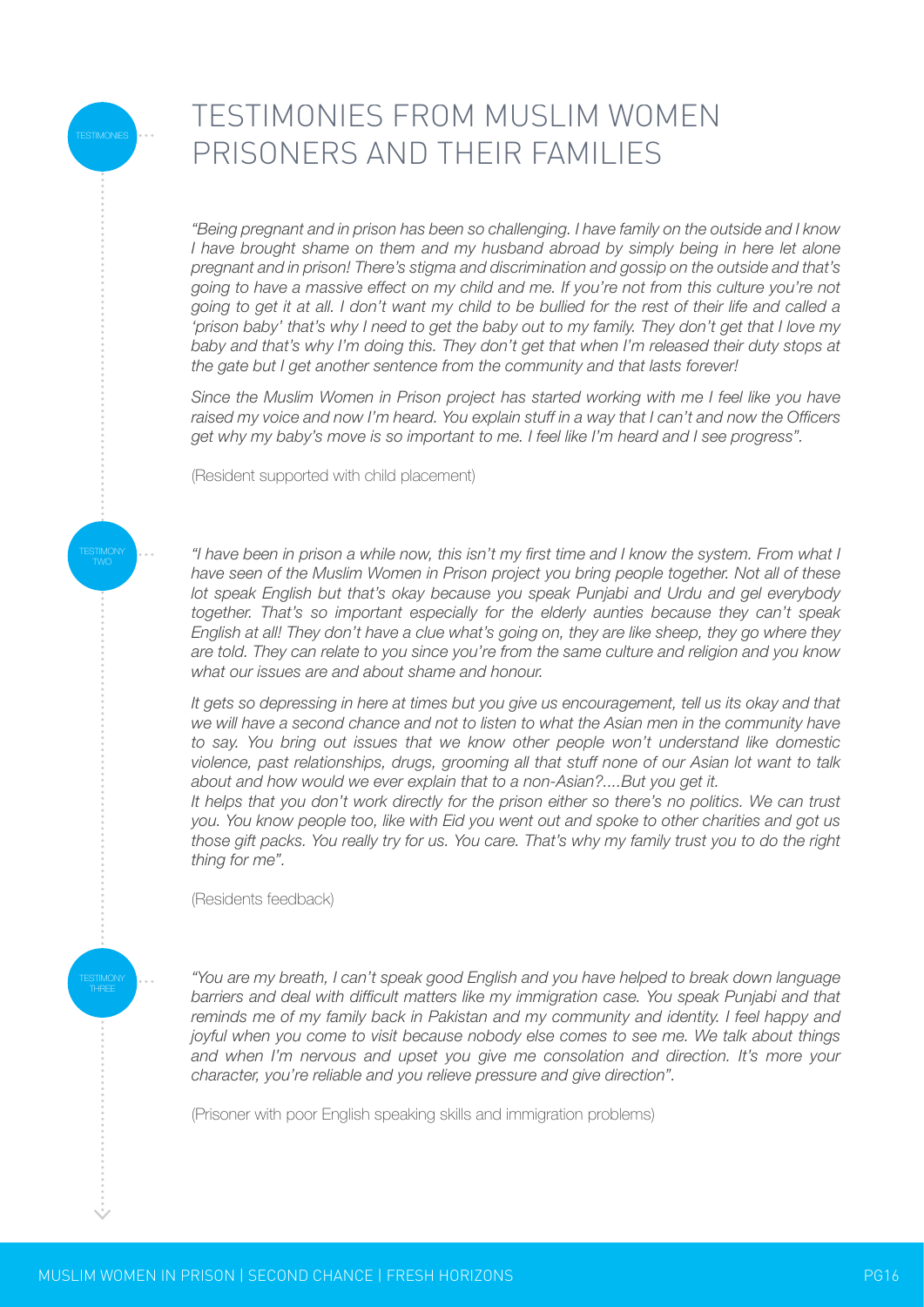*"My husband abducted my children while we were in Pakistan eight years ago and I haven't*  seen them since. When you first came to work at the prison some of the people in here were *sceptical you could help but I just had this feeling about you and that's why I gave you my contact details. When I was released you couldn't contact me by phone because I changed my number. I always thought I would call you coz I had your leaflet but I was in a real mess. Then one day I saw you park up outside my house and I was shocked. Who does that for anybody? You came to find me and I knew it was a sign from God.*

*I am completely alone and you have relieved my stress by just talking to me. You're from my background and it's easy for me to talk to you and you have given me hope. You have made*  so much progress politically for me to get my children back and I know I could have never *done this on my own. I look back and think I used to have so many plans for my future, I wanted to be a doctor and look where I ended up!"*

(Post release support)

TESTIMONY

**TESTIMONY** 

TESTIMONY

*"Our daughter is in prison and a lot of the time it is hard for us to work out what is going on with her. There are so many people involved in her case like Offender Managers and Probation and all these names and half of the time we don't know who to speak to or how. It's so confusing because nobody in the family has been to prison before let alone a girl - there's big shame in that and I spend a lot of time crying over this because who will want to marry her now? You have helped us to understand who plays what role and have given us the correct and accurate information by contacting people yourself. You're the bridge between us and the prison - you come from the same culture and religion so when you speak to us you give that angle and we don't feel like you have a hidden agenda".*

(Feedback from parent of a prisoner)

*"I'm a drug user. I have been for a few years but I'm trying to change. My boyfriend got me hooked on and I was young and I got caught up and now I can't get out. Nobody tells you that bit. I've lied to my family so many times, said I will change and broken promises. Now they don't want anything to do with me because they don't trust me. I have lost their respect and made*  them look so little in front of the community. One of my parents is really ill right now and I don't *want them to die without us patching things up. I won't be able to live with myself but how do I change when everybody has written me off?"*

(Resident who is undergoing substance misuse treatment)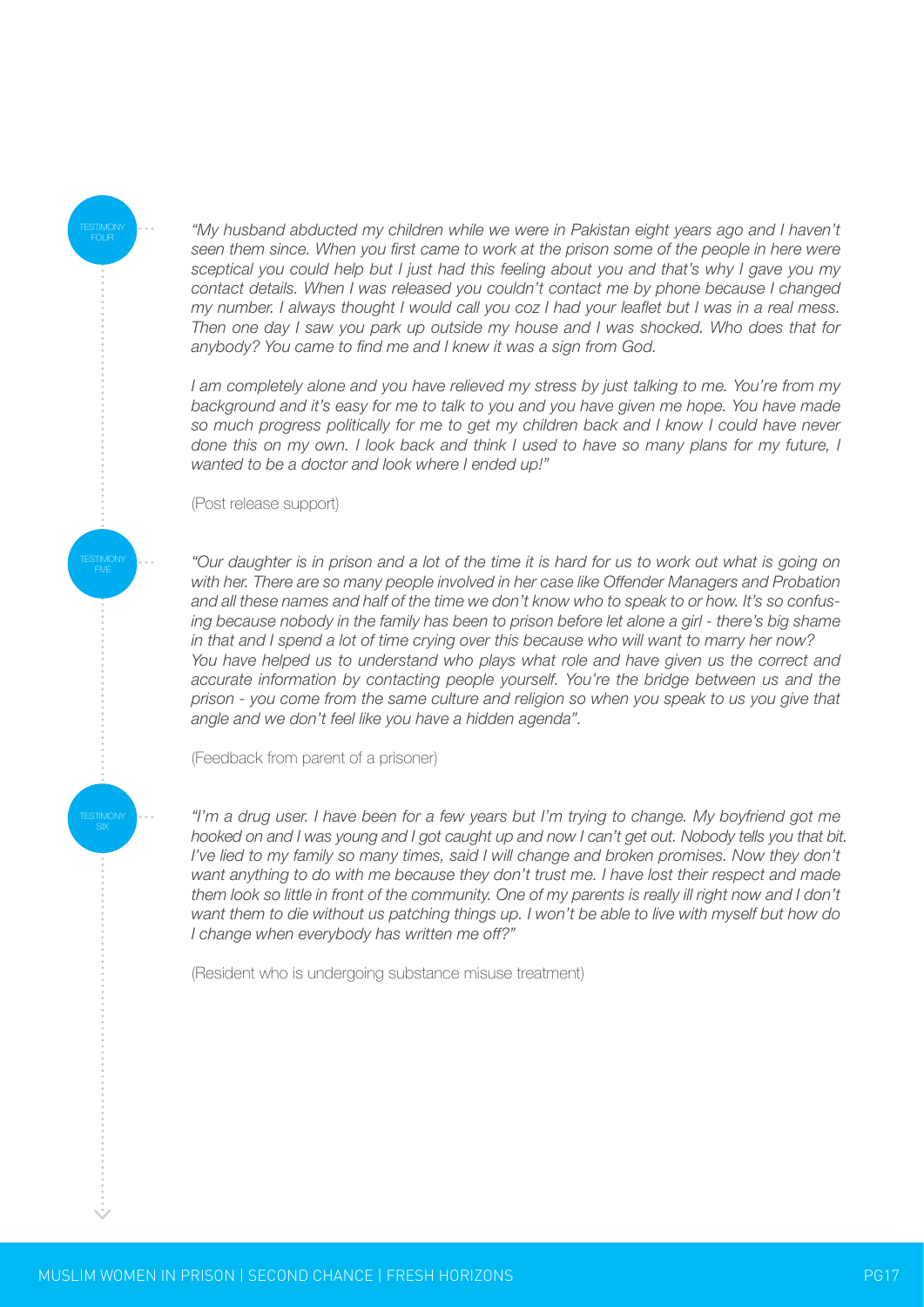TESTIMONY TRANSLATION

Ñ,

TESTIMONY

*At my age I should not be in prison, I spent all my life taking care of my children and relatives. Now in the last years of my life I have to experience this.*

*Besides being in prison, I deal with shame and humiliation from people. I don't know what sins Allah (God) is punishing me for.*

*My days and nights pass with great difficulty in this asylum; it's difficult to talk to anyone. I don't speak English so how am I to communicate with others?*

*The other Pakistani women have their own problems; they don't have time to talk to anyone. They only talk when pushed.*

*I wait for you (Project Officer) to visit. You should come a few times a week. When I talk to you I feel relaxed. I am now counting my final days- I don't know what Allah has planned for me.*

(63 year old, non English speaking resident)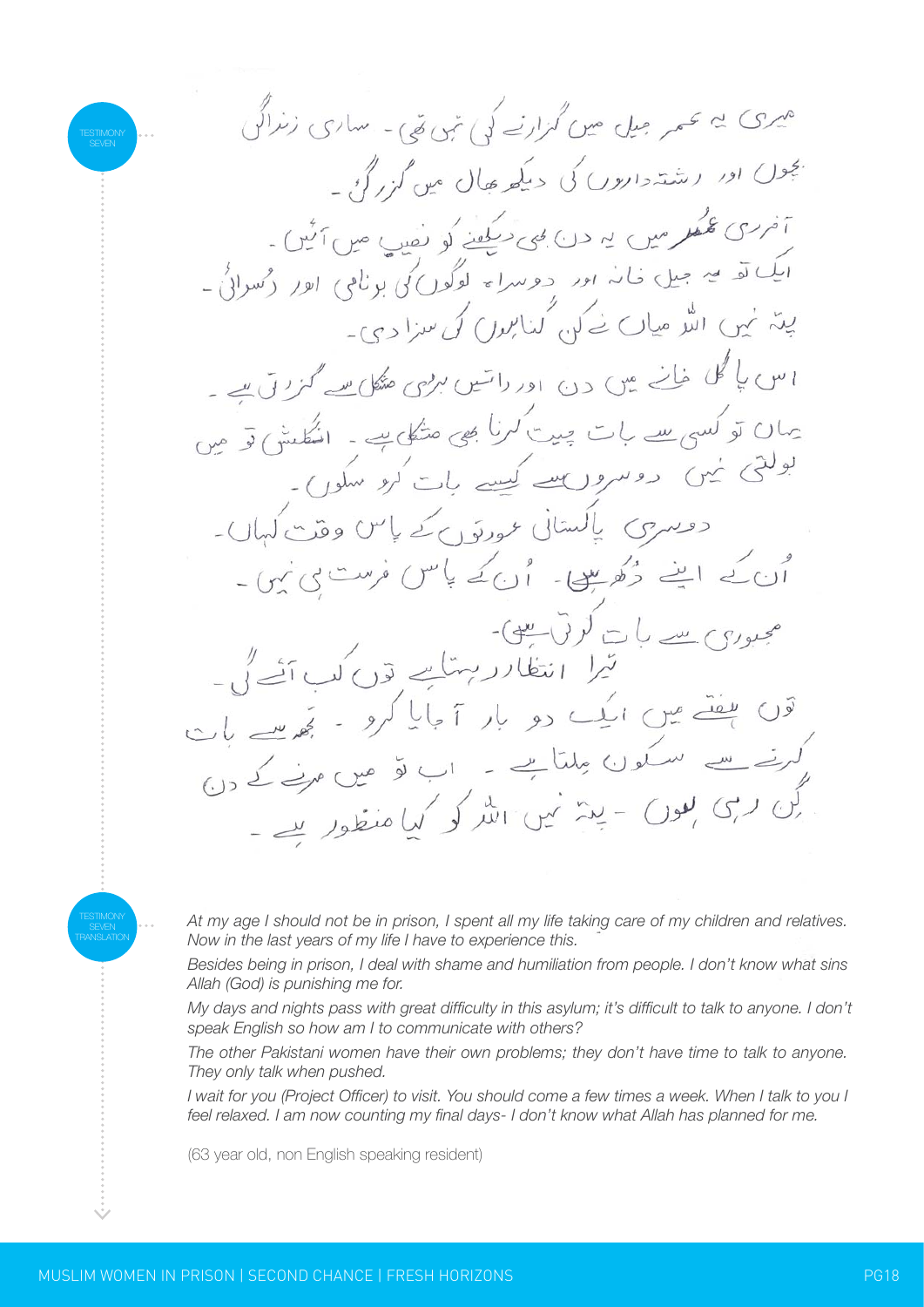

## CLIENT CASE STUDY 1

### PRISONERS NAME: PRISONER Z

#### BACKGROUND INFORMATION

Prisoner Z was imprisoned following a sham marriage charge. She claims one of her cousins from Pakistan tried to submit a case as her spouse and forge documents to this effect.

Overall Prisoner Z's case is very complicated. Her husband was murdered a year ago in Pakistan. She had separated from him long before due to an abusive and controlling relationship. She claims to have been physically abused, starved and confined over several years in Pakistan while with him. The husband's mother actively aided and abetted violence against her too.

Prisoner Z comes from a strict Pathaan family background where the family code required her to stay with her husband to make this arranged marriage work in order to avoid shame and dishonour. No longer able to suffer the abuse, she came back to England and her children - a male now aged 10 and female now aged 11 were abducted from her. Prisoner Z says the last time she saw them was at ages four and five years. She has asked for assistance from various local MPs and Councillors. The progression with the case is very slow. To exacerbate the situation, the children's British passports have expired.

Generally, the case is riddled with complications such as no death certificate for the Prisoner Z's husband. Both children are kept at separate locations in Pakistan and previous attempts to transfer them to the British Embassy have failed due to police being 'paid off' by her now demised husband and his family. Occupationally, Prisoner Z's husband was a freelance assassin, not uncommon in Pakistan, and inevitably he had powerful links in the crime world and the law fraternity.

The state of play in the UK is Prisoner Z is based in Yorkshire and has no contact with her parents. This stems from her shaming the family name by leaving her husband. There is tokenistic contact with one of her siblings. Overall, she professes she would like her children back to the UK so she can begin her life and move on.

#### CHALLENGES OF THE PROJECT

Post release the lead officer failed to make successful contact with prisoner Z on the three separate mobile numbers or the email she gave while in custody. The officer sought confirmation from Prison Chaplaincy that she had in fact been released. There was concern from the officer's part as the resident appeared desperate for help hence giving three separate mobile numbers. After discussions with management the officer went escorted with another colleague to prisoner Z's house. It appeared the lack of mobile phone credit and inability to afford internet meant that prisoner Z was uncontactable. She was genuinely overwhelmed that the project officers had come to look for her. She was alone, unsupported and despite approaching local women's organisations had limited success in addressing her personal issues.

#### PRACTICAL SUPPORT GIVEN TO THE CLIENT BY THE PROJECT

To date seven home visits have been carried out to the client's residence over the 10 months since release. During this period we have achieved the following:

- 1. Assisted in helping the client fill in and achieve a home carer as she had an operation soon after release. She currently resides alone and the operation has induced mobility issues.
- 2. Renewed the client's British passport at the cost of Muslim Hands.
- 3. Liaised with the client's former solicitor to assess the situation with regards to retrieving her children from Pakistan and the legality of this. The obvious struggle being the lack of funds to pay for any more legal representation.
- 4. Had the client's ex-husbands First Information Police Report which outlined his murder in Pakistan, translated and certified from Urdu to English. This had to be done as nobody was willing to provide us a copy of his death certificate despite our extended team's efforts in Pakistan. Again, this was at the cost of Muslim Hands. An FIR report would work towards proving her as the surviving parent.
- 5. Assisting in facilitating and attending several meetings with the local MP and his office so we could collectively liaise with the Foreign and Commonwealth Office. Consequently they signposted us to seek help from the British High Commission in Islamabad and a local lawyer in Pakistan.
- 6. We are currently corresponding and making a plea with the Pakistani High Commission to give attention and assistance in this case so the client can be reunited with her children.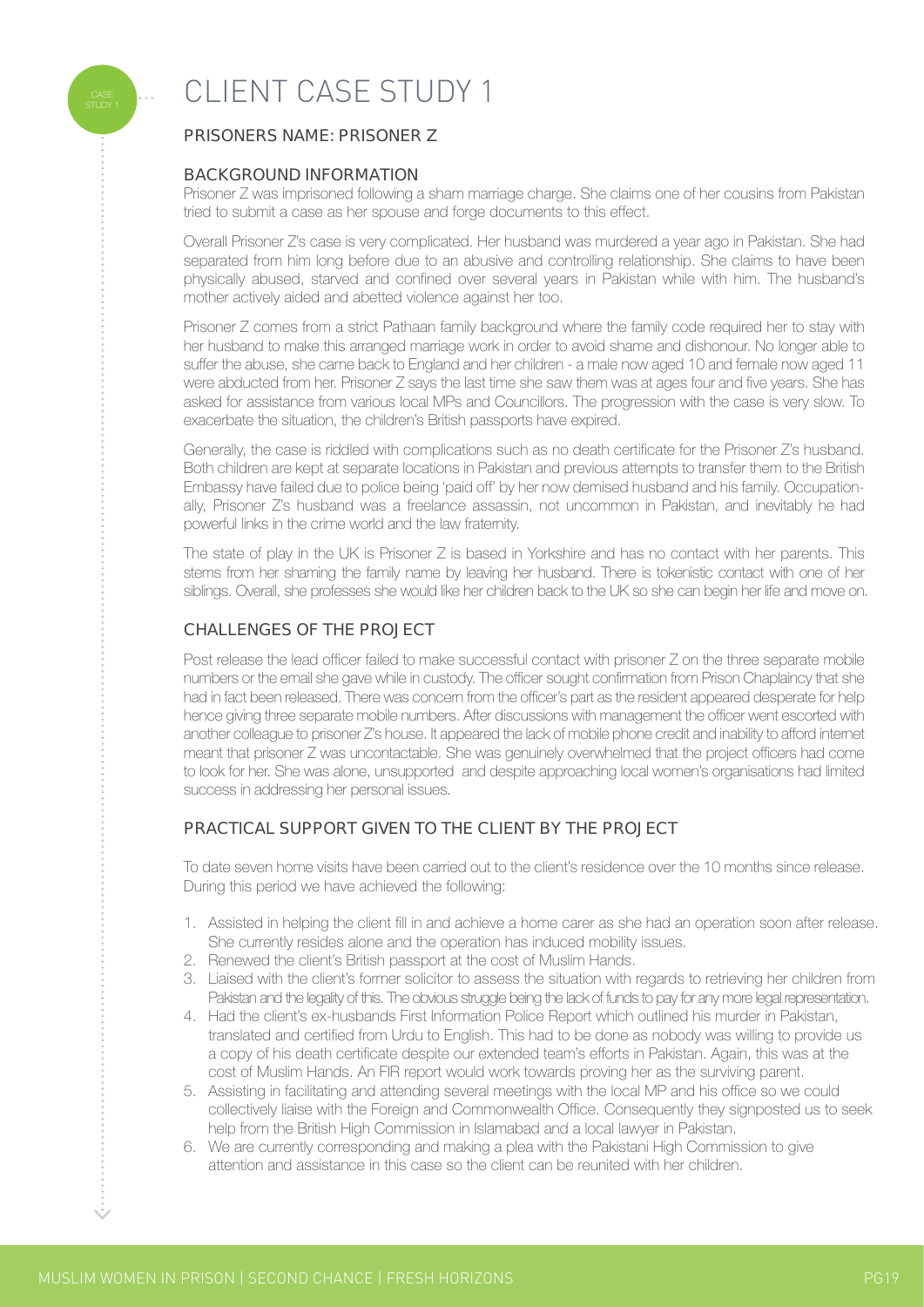## CLIENT CASE STUDY 2

#### PRISONERS NAME: PRISONER S

#### BACKGROUND INFORMATION

Prisoner S was a pregnant resident who was in the early stages of her pregnancy when she first starting accessing our service. Her concern was that she did not want her baby to be born in the prison and kept at the Mother and Baby unit after delivery. Her reasons for this were she did not want the baby to carry the stigma, shame and dishonour of being a 'prison baby'. She emphasised that she did not mind being punished for a crime, but it would be totally unfair for her baby to suffer from bullying and taunts from the wider community for the rest of the child's life. Prisoner S emphasised that her Pakistani community would never forget the mistake of being in prison and even worse, having a prison baby. The thinking behind this is that a prison is an immoral place which houses undesirable elements of society and any association with this also stains your character. Any amount of time spent in this environment will have a lasting impact and stain on ones character. i.e once bad, always bad.

For these reasons, Prisoner S wanted her baby to be born outside of the prison and immediately given to her mother who would then take care of the child until the resident's release. The Offender Manager genuinely had concerns about the ability and the motivation of the grandmother assuming the role of guardianship. It was felt that the prisoner's decision was greatly influenced by her mother and she was more of a controlling influence. Another concern was if the child was removed from the mother this would prevent an effective mother-baby bond from developing. At the time of the lead officer's intervention, these discussions were ongoing but the resident felt that she was not being listened to and her points about cultural stigma and religious requirements were not being understood.

Taking on board the complexity of agency concerns and residents needs the lead officer contacted the Equalities Manager to give community and wider perspective to these concerns. The officer made it clear that the resident's concerns were not unfounded or exaggerated and that the officer would be happy to mediate between the resident's family, Offender Manager and officers to find a happy medium recognising that there were genuine concerns on all sides.

The lead officer facilitated communication along with the Equalities Officer and Offender Manager in order to explain the prisoner's concerns and the context in which these were stated. At the same time the officer took on board the Offender Managers concerns and offered to speak to the resident's family to put forward the prison's concerns and to enable them to take these on board and address them. As a result of this, the following steps were taken towards the final arrangements of the baby's birth and placement: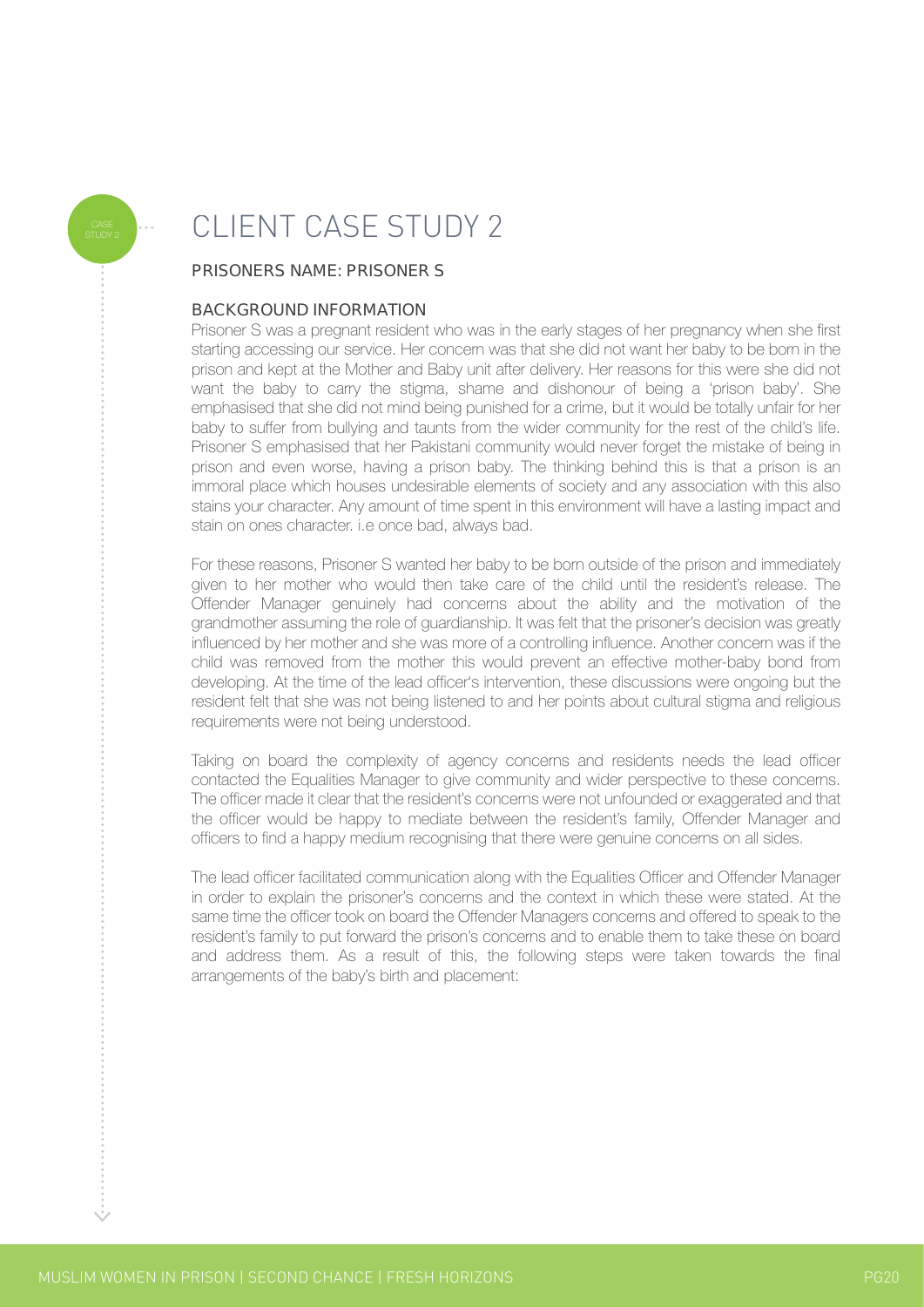- The lead officer was kindly shown around the prison's Mother and Baby unit by the Equalities Manager at the prison. The resident was also shown this facility on a separate occasion to put her mind at ease regarding the quality of the facility. The offer to be 'shown around' was also given to the resident's mother.
- The resident declined the facility not on the basis of the service but because her own anxiety and concerns stated above proved to be an overriding factor. The lead officer supported the resident in her preparation to present her reasons and her case to the Mother and Baby unit Manager. Facilitated by the Equalities Officer she was able to do this.
- As further conversations ensued, it came to light that the resident may be eligible to transfer to an open prison facility where she might feel more relaxed and different towards having her baby placed with her. It also gave other options such as if the baby was placed with the prisoner's mother then there was the option that the child could have overnight stays with the mother and their bonding could be facilitated without the baby being a permanent resident at the prison.
- The resident was apprehensive about the move. She did not understand the motivation behind it and was suspicious about what was being suggested. The lead officer worked with the resident to alleviate her concerns regarding prison transfer, and the fact that this was not designed to side step her request. Following this a successful transfer took place once the resident and her mother understood the bigger picture.
- Whilst at the open prison, the lead officer was able to engage the support of the Barnardos family worker, the Mother and Baby unit Manager to convey Prisoner S's concerns. A wider meeting was organised which was attended by the afore mentioned, the Assistant Governor, lead officer and colleague as well as the project link officer from Muslim Hands who was formally the Senior Government Advisor for Muslim Chaplaincy at the HM Prison Service. The meeting gave the resident the opportunity to share her concerns but also seek guidance on religious requirement regarding child birth.
- Eventually, the baby was born in an outside hospital and placed with its grandmother. Subsequently, a few weeks later, the resident had completed her sentence and rejoined her child.
- The lead officer continued to support the ex-resident on her rehabilitation for example accessing benefits, searching for employment and immigration matters. As a result of this Prisoner S has now successfully obtained full time employment.

 The key elements of the lead worker's input were, facilitating communication between the resident, HMP providers and the family of the resident. The officer also helped to clarify the religious and cultural concerns the resident had about the birth of her baby. Inevitably this built Prisoner S' awareness of the process as well as self esteem, trust and the confidence required to negotiate a successful outcome facilitated by the prison staff.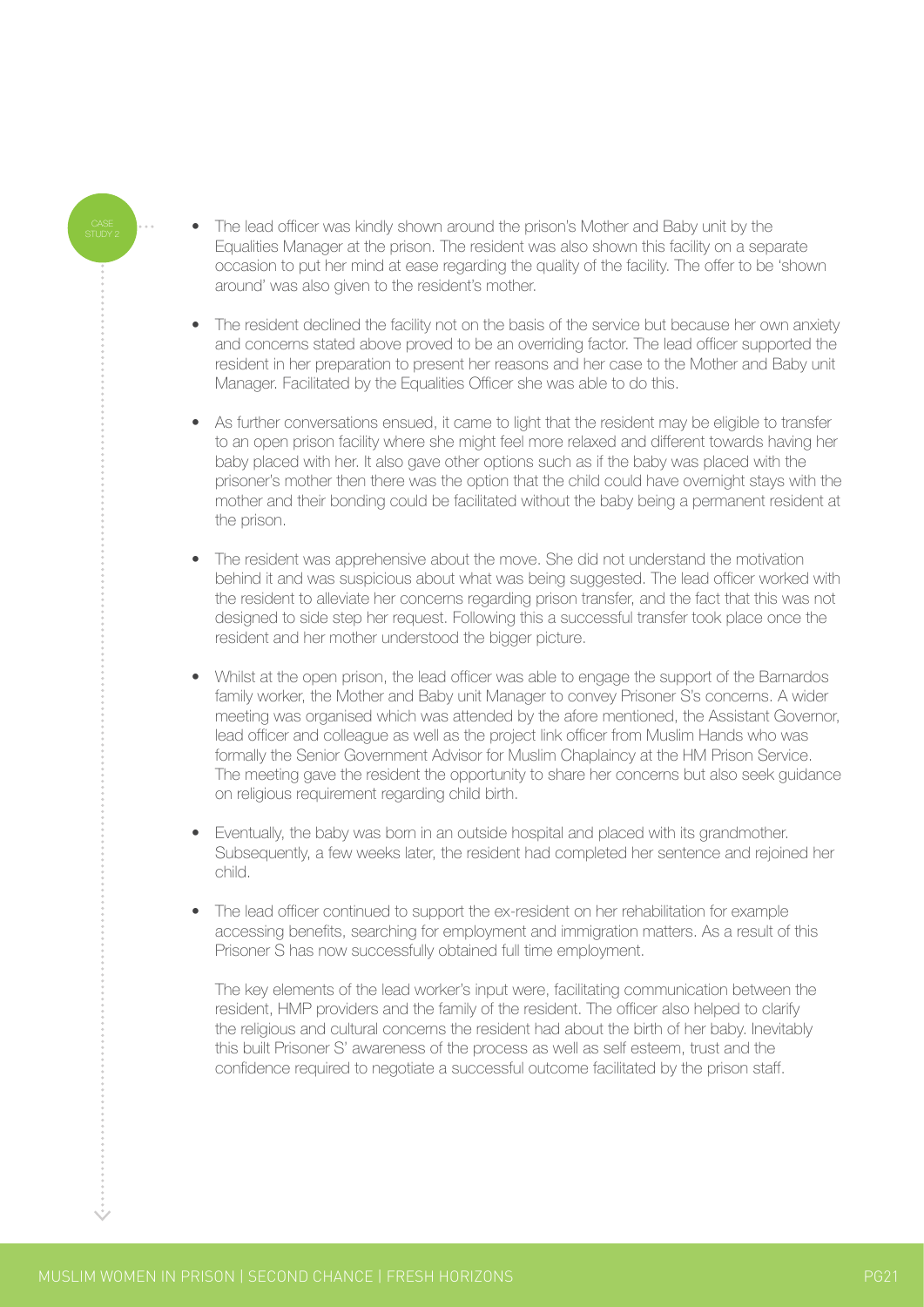### THANK YOU LETTERS

Dear Sofia, Uncle Magsood and Shah Saah

I have finally been released from prison and I would like to say a massive Ehankyou from the bottom of my heart for the help that sofion and muslim hands gave me while I was in prison. Because of your visits, advice and unrelenting support we were able to arrange for my unborn daughter to be placed with my mother at heme at the time of birth while 1 completed my sentence. Because of you my daughter did not get the stigman of being a prison baby. Her izaat is now safe, It was me that made the mistake not my baby! please continue to support muslim women in prison. Do not forget us as the community arready withs us off for the mistakes we have made. If Allah forgives i'm sure we can two as humans.

I am indebted to you, you will always be in my duas.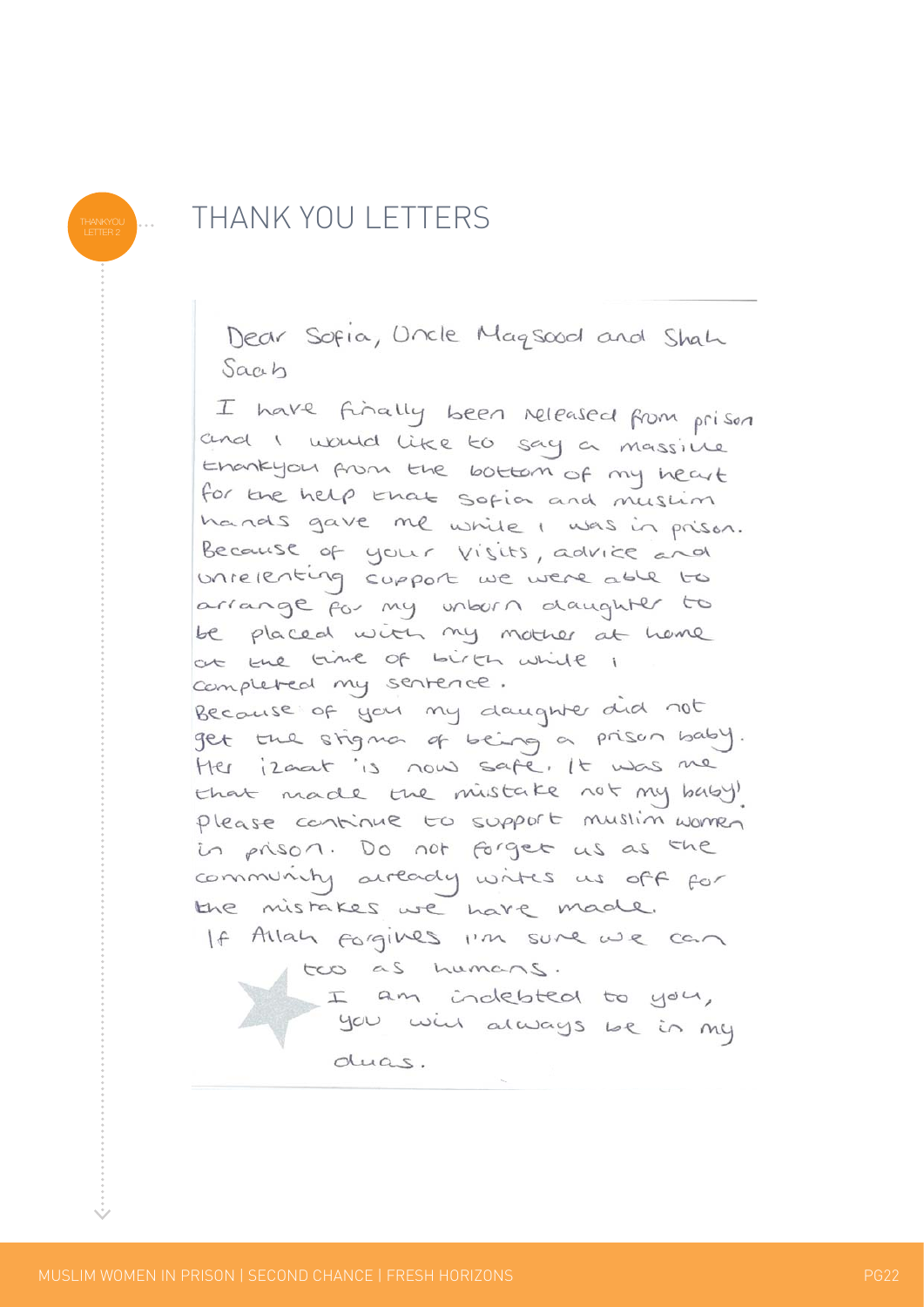## THANK YOU LETTERS

| TO, MUSLIM HANDS                                                     |  |
|----------------------------------------------------------------------|--|
| NoodloanMyKun                                                        |  |
| Hape you are well                                                    |  |
| All the Muslim Disters here at                                       |  |
| HMP New Hall would like to                                           |  |
| Thank you all at Muslim Hands                                        |  |
| For your support and for thinking                                    |  |
| of all the Fenale Prisoners                                          |  |
| on Eid                                                               |  |
| The Eid packs were very nice,                                        |  |
| everyone liked them and most                                         |  |
| importantly they were much                                           |  |
| appreciated by us all.                                               |  |
| By being remembered by our Mislin                                    |  |
| brathers and sisters @ Mislim Hands                                  |  |
| we felt accepted, after all the                                      |  |
| hardship we are going through                                        |  |
| and by being in Prison.                                              |  |
| Being in prison as an Asian Lieuran.                                 |  |
| is very difficult especially with                                    |  |
| the stigms that is attached unithin                                  |  |
| Our Asian Communities.                                               |  |
|                                                                      |  |
| Lue hope Allah Forgues                                               |  |
| us all for our mistakes                                              |  |
| and be accepted back into                                            |  |
| OUT CONTUNITIES.                                                     |  |
|                                                                      |  |
| Frank Hew For all your<br>王王子                                        |  |
| Leve and Guppart.                                                    |  |
| $\frac{1}{\sqrt{1+\frac{1}{2}}}$<br>446<br>Resident of tIMP New Hall |  |

..................................